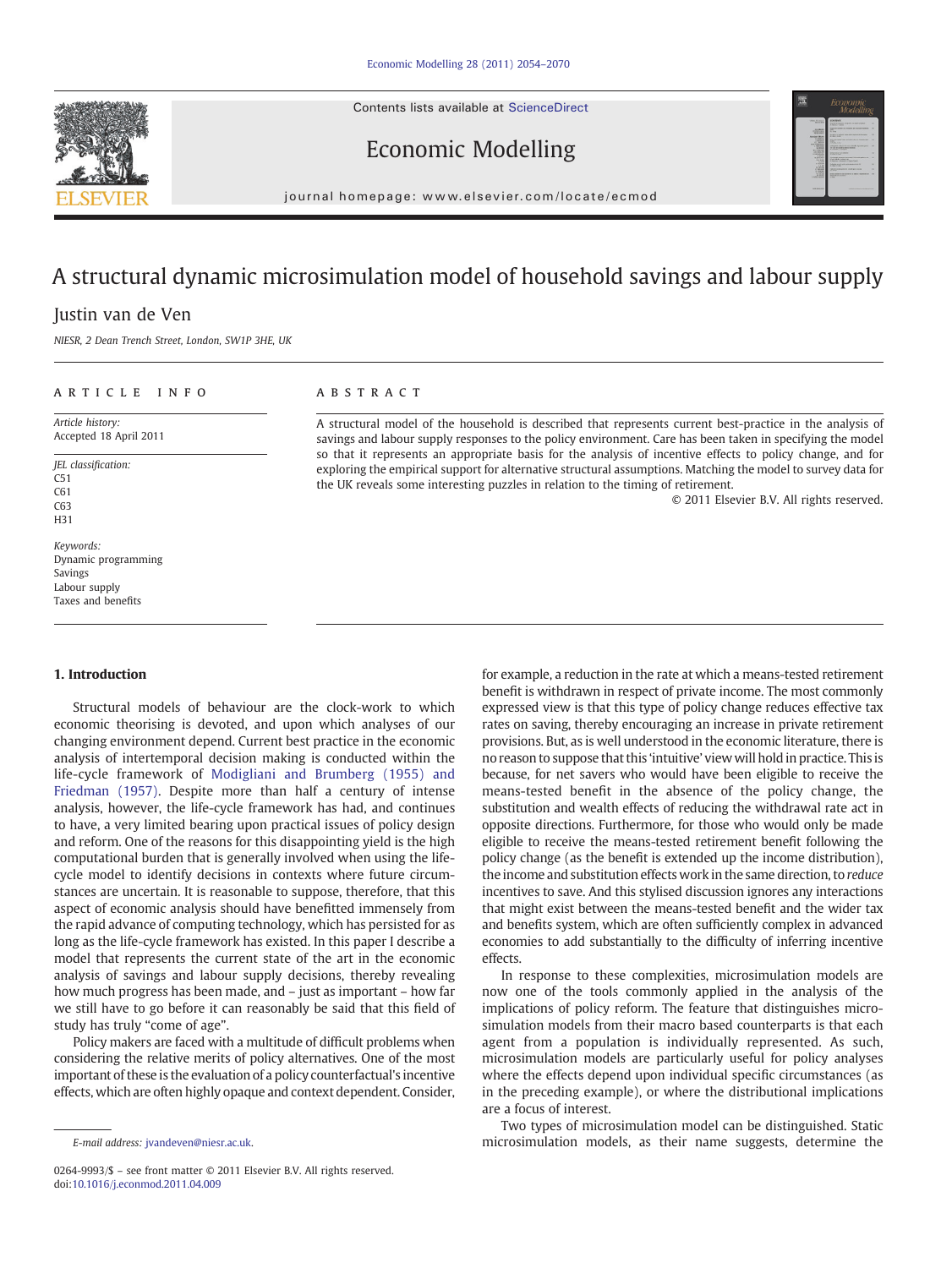impact of counterfactual conditions upon a population of agents at a point in time. In contrast, dynamic microsimulation models age each agent in response to stochastic variation and an accumulated history, eventually generating panel data over the entire life course. Most dynamic microsimulation models are consequently designed to consider the intertemporal and long term effects of counterfactual conditions, rather than the impact effects with which static models are concerned.

The vast majority of microsimulation models that are currently in use are based either upon simple assumptions regarding behavioural responses (the simplest being that there are none), or on regression equations that are selected for their empirical appeal more than their structural content. As the behavioural assumptions upon which these models are based are likely to be sensitive to changes in the policy environment, they are usually ill-suited to an evaluation of the incentive effects of policy reform. Addressing this short-coming is now a vibrant issue of academic research, and is the fundamental motivation for the modelling approach discussed in this paper.

The model that is described here is best referred to as a structural dynamic microsimulation model of the household. It departs from 'classical' dynamic microsimulation models (e.g. [Curry \(1996\), Caldwell](#page-16-0) [\(1997\)](#page-16-0)) because it is founded upon "deep parameters" that are defined to be structurally stable in context of environmental change. This is what motivates the emphasis placed on the 'structural' nature of the model, and makes it robust to the Lucas critique when exploring the implications of changes to the decision making environment.

The theoretical basis of the model is specified in response to two sets of empirical observations. First, are the empirical regularities that motivated formulation of the life-cycle framework in the 1950s as an alternative to the "fundamental psychological laws" of [Keynes \(1936\).](#page-16-0) And second, are observations reported in the extensive literature that has sought to test specific assumptions within the life-cycle framework. Before discussing these, note that an explicit distinction is drawn here between the life-cycle 'framework' and a life-cycle 'model'. Following [Browning and Lusardi \(1996\)](#page-16-0), I refer throughout to the life-cycle framework as the hypothesis that decisions are made to maximise expected lifetime utility, subject to the decision maker's circumstances, constraints, and expectations about the future. A lifecycle model obtains when additional assumptions are added to the framework that allow behaviour to be explored.

In a recent review, [Attanasio and Weber \(2010\)](#page-15-0) cite the following stylised empirical facts as providing the underlying motivation for the life-cycle framework: the marginal propensity to consume out of disposable income is lower in the short-run than the long run; there is an inverse relationship between saving rates and population subgroup average income after controlling for income level; and there is a positive correlation between saving rates and income changes. These stylised observations, which continue to hold in contemporary survey data, can all be coherently explained within the life-cycle framework (e.g. [Attanasio and Weber \(2010\)](#page-15-0)).

One of the central issues addressed by the literature that has tested alternative assumptions within the life-cycle framework is whether consumption growth is orthogonal to predictable changes in income, as is implied by a highly stylised life-cycle model. This implication has been rejected over a wide range of dimensions considered in the literature: age specific measures of consumption and income are both hump shaped, with consumption appearing to track income across the life-course over a wide range of alternative population subgroups (e.g. [Carroll and Summers \(1991\)\)](#page-16-0); consumption growth appears to respond significantly to instrumented income growth (e.g. [Campbell](#page-16-0) [and Mankiw \(1989, 1991\), and Flavin \(1981\)](#page-16-0)); and consumption is significantly influenced by predictable changes in both behaviour (e.g. retirement, [Hamermesh \(1984\), Banks et al. \(1998\), and Berneim](#page-16-0) [et al. \(2001\)\)](#page-16-0) and the policy environment. These deviations between the data and the stylised life-cycle model first considered for analysis are referred to in the literature as 'excess sensitivity'.

Furthermore, observed aggregate consumption growth is more smooth than aggregate income growth, despite the positive serial correlation that is exhibited by income growth (e.g. [Campbell and](#page-16-0) [Deaton \(1989\)\)](#page-16-0). This is a discrepancy with the implications of common life-cycle model specifications that is referred to in the literature as 'excess smoothness'. The literature has also documented cases where individuals appear to exhibit a preference for commitment mechanisms that are absent from most life-cycle models (e.g. [Thaler and Benartzi \(2004\)\)](#page-16-0), where decisions show a significant bias in favour of the choice involving the least effort (where such a distinction exists; e.g. [Choi et al. \(2002\), Madrian and Shea \(2001\),](#page-16-0) [and Beshears et al. \(2008\)](#page-16-0) on the influence of default options for 401 (k) pension plans in the US), and where investment decisions depart radically from model implications (e.g. [Gross and Souleles \(2002\)](#page-16-0) on coincident holding of assets and debt, and [Mehra and Prescott \(1985\)](#page-16-0) on the equity premium puzzle).

Excess sensitivity violations of life-cycle models have been resolved in the contemporary literature by relaxing a number of specific assumptions made in the models that predominated in the early empirical literature. The hump shaped profile of consumption is now commonly understood to be the product of population demographics; changing household needs due to marriage and child rearing during the working lifetime, and uncertainty regarding the time of death late in life (see, e.g., [Tobin \(1967\), Attanasio and Weber](#page-16-0) [\(1995\), and Browning and Ejrnæs \(2002\)\)](#page-16-0). Precautionary saving in response to income uncertainty has been identified as an important factor underlying the timing of the peak in household consumption, which occurs later in life than the peak in income (e.g. [Carroll \(1992\),](#page-16-0) [Browning and Ejrnæs \(2002\), and Gourinchas and Parker \(2002\)](#page-16-0)). [Heckman \(1974\)](#page-16-0) recognised that we should not expect consumption to be independent of retirement decisions if consumption and leisure are not additively separable in utility, and [Smith \(2006\)](#page-16-0) identifies the role of negative shocks to life-cycle income associated with involuntary retirement. Furthermore, a number of authors have reported evidence that liquidity constraints are important in understanding the responsiveness of consumption growth to income growth described by survey data more generally (e.g. [Zeldes \(1989\), and Agarwal et al.](#page-16-0) [\(2007\)\)](#page-16-0). The model discussed in this paper is designed to reflect all of these considerations.

The desire for commitment mechanisms that has been identified in some contexts is commonly attributed in the literature to timeinconsistency of preferences, with the majority of attention paid to quasi-hyperbolic discounting in the aggregation of intertemporal utility (e.g. [Laibson et al. \(2007\) and van de Ven \(2010\)](#page-16-0) for empirical investigations). Less substantive progress has, however, been made in relation to the other deviations between common life-cycle models and the statistical record that are set out above, with the most promising candidates for model amendments being the introduction of information asymmetries, decision costs, and habit formation, which are all closely related concepts. A common explanation for excess smoothness, for example, is that intertemporal consumption is influenced by prevailing habits (e.g. Fuhrer  $(2000)$ , Sommer  $(2001)$ ).<sup>1</sup> Alternatively, [Ludvigson and Michaelides \(2001\)](#page-16-0) emphasise the potential of imperfect information about the state of the macroeconomy to explain excess smoothness within the life-cycle framework. Where biases are identified in favour of decision alternatives that impose the minimum effort on the decision maker, then decision costs represent an intuitive explanation; most of the related literature in this regard has focussed on stock accumulation at the firm level and the demand for factors of production (see [Khan and Thomas \(2008\),](#page-16-0) for a review). Similarly, the role of decision costs and habit formation in explaining apparently errant investment decisions has been explored at length (see e.g. [O'Donoghue and Rabin \(1999\)](#page-16-0) on decision

 $1$  There is, however, weak evidence of habits in panel microdata; see [Dynan \(2000\)](#page-16-0).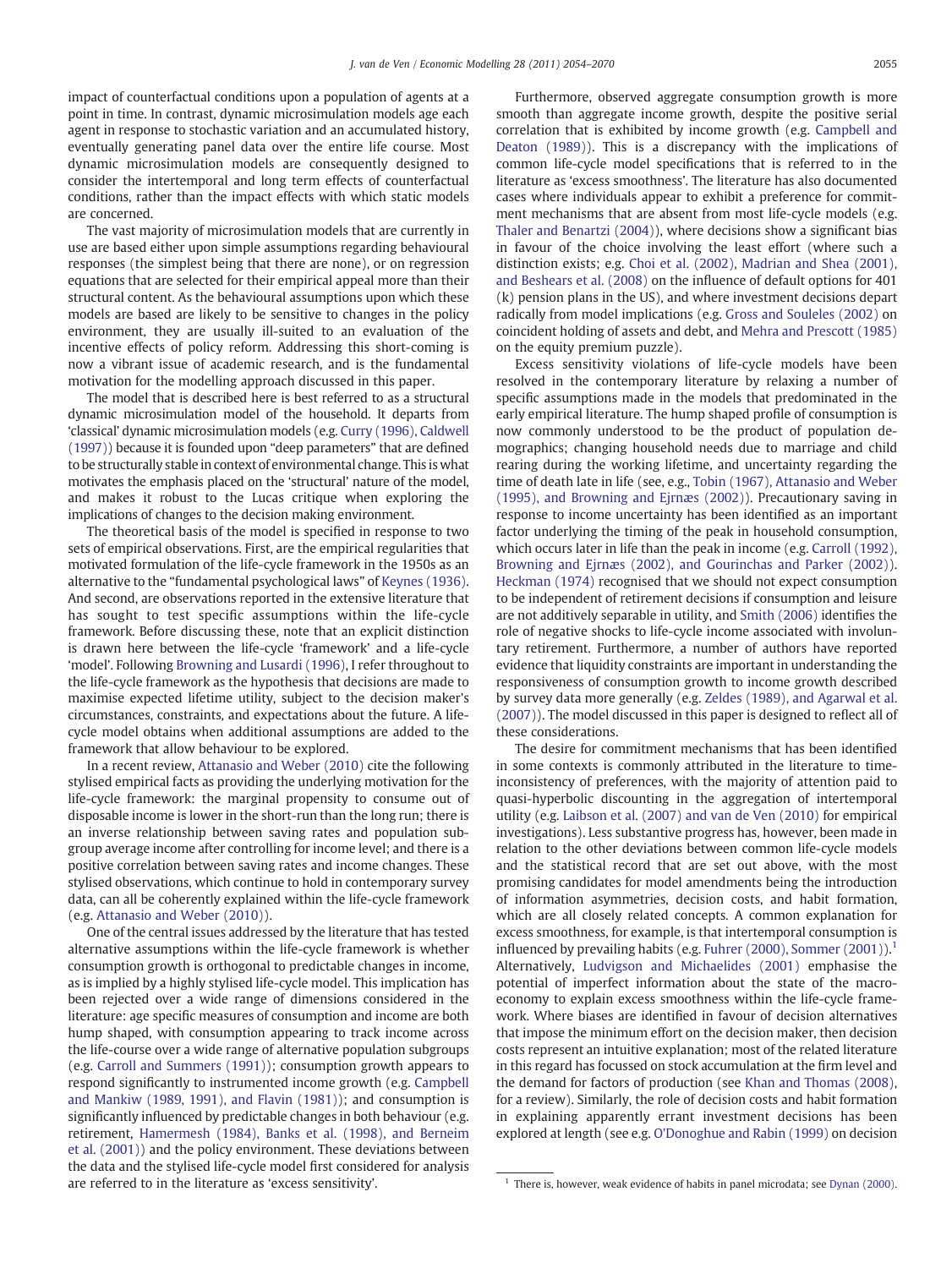<span id="page-2-0"></span>costs and procrastination, and [Campbell and Cochrane \(1999\)](#page-16-0) on the role of habits in explaining the equity premium puzzle). With regard to these observations, the current model is designed to capture quasihyperbolic discounting, and the addition of decision costs/habit formation remains an issue for further research.

A singular complication in formulating a model that captures the various considerations that are discussed above is that closed form solutions in general do not exist when uncertainty of the decision making environment is taken into account. Where the analytical focus is on the identification of certain preference parameters, or empirical testing of selected model assumptions, then the non-existence of closed form solutions can be addressed by specifying the empirical analysis in terms of associated Euler conditions. But such conditions do not, in general, permit behaviour in levels – such as a consumption function – to be retrieved. Indeed, this is the most likely candidate to explain why the life-cycle framework has had such a limited bearing upon the practical issues of policy design and reform. To bring a lifecycle model that captures the considerations discussed above to bear upon practical policy issues, it is usually necessary to solve the decision making problem using numerical dynamic programming methods. That is the approach that is adopted for the model described here, with the dual objective to obtain an analytical framework that can help to better inform policy makers, and provide a suitable basis to test empirically alternative behavioural assumptions.

A crucial stage in setting out a model for practical policy analysis is defining parameters to matching the model against survey data. This process, is commonly undertaken either manually via a trial and error process (commonly referred to as calibration), or by an automated econometric procedure.<sup>2</sup> Here, I report results of the former approach. The advantage of this approach is that the process of calibration throws up a number of puzzles in relation to the model's ability to reflect observations drawn from survey data; puzzles that can be easily missed, or difficult to pin down if the parameter adjustment is undertaken by an automated black-box. I show that the unobserved model parameters are tied down tightly by the data considered for calibration. Although the calibration does a fine job of capturing much of the detail that is described by the underlying survey data, the preferred parameter combination fails to capture some aspects of observed behaviour. This is particularly true around the discrete change in tax and benefits policy that occurs at state pension age, which results in an abrupt change in behaviour generated by the simulation model that is not evident in survey data. This influences the calibrated parameters in a way that is comparable to a form of omitted variable bias.

The paper is divided into seven sections. First, a full description of the characteristics that are reflected by the model, and the behavioural framework upon which it is based, are provided in Section 2. Model solution procedures are described in [Section 3,](#page-6-0) and the calibration strategy used to adjust model parameters to reflect survey data is described in [Section 4.](#page-7-0) [Section 5](#page-9-0) reports estimates for observable model parameters, and [Section 6](#page-10-0) discusses the fit obtained by the model calibration. A summary and directions for further research are provided in the conclusion.

# 2. Detailed description of the model

The decision unit in the model is the household, defined as a single adult or partner couple and their dependant children. The model divides the life course into annual increments, and can be used to consider household decisions regarding consumption, labour supply, the portfolio allocation of liquid wealth between safe and risky assets, and private pension contributions. These decisions are made to maximise expected lifetime utility, given a household's prevailing circumstances, their preferences, and beliefs regarding the future. A household's circumstances are described by their age, number of adults, number of children, wage rate, liquid wealth, private pension rights, occupational pension rights, and time of death. Importantly, the belief structure is rational in the sense that expectations are consistent with the intertemporal decision making environment.

Incorporating an appreciation of uncertainty into individual expectations increases the complexity of the utility maximisation problem. Of the eight characteristics that define the circumstances of a household, seven can be considered stochastic (relationship status, number of children, private pension rights, occupational pension rights, wage rates, liquid wealth, and time of death), and only one is forced to be deterministic (age).

In the terminology of the dynamic programming literature, consumption, labour supply, private pension contributions, and the portfolio allocation of liquid wealth are control variables, that are selected to maximise the value function described by a time separable utility function, subject to eight state variables, seven of which can be stochastic. This section begins by defining the assumed preference relation, before describing the wealth constraint, the simulation of pensions, and the processes assumed for the evolution of income and household demographics.

# 2.1. The utility function

Expected lifetime utility of household  $i$  at age  $t$  is described by the time separable iso-elastic function:

$$
U_{i,t} = \frac{1}{1 - 1/\gamma} \Biggl\{ u \Biggl( \frac{c_{i,t}}{\theta_{i,t}}, l_{i,t} \Biggr)^{1 - 1/\gamma} + \Biggl( 1 - \phi_{1,t} \Biggr) \Bigl( \zeta_a + \zeta_b w_{i,t+1}^+ \Bigr)^{1 - 1/\gamma} \Biggr) + E_t \Biggl[ \beta_1 \delta \Biggl( \phi_{1,t} u \Biggl( \frac{c_{i,t+1}}{\theta_{i,t+1}}, l_{i,t+1} \Biggr)^{1 - 1/\gamma} + \Biggl( 1 - \phi_{1,t} \Biggr) \Bigl( \zeta_a + \zeta_b w_{i,t+1}^+ \Bigr)^{1 - 1/\gamma} \Biggr) + \beta_1 \beta_2 \sum_{j=t+2}^T \delta^{j-t} \Biggl( \phi_{j-t,t} u \Biggl( \frac{c_{i,j}}{\theta_{i,j}}, l_{i,j} \Biggr)^{1 - 1/\gamma} + \Biggl( 1 - \phi_{j-t,t} \Biggr) \Bigl( \zeta_a + \zeta_b w_{i,j}^+ \Bigr)^{1 - 1/\gamma} \Biggr) \Biggr\} \Biggr]
$$
(1)

where  $\gamma > 0$  is the iso-elastic parameter;  $E_t$  is the expectations operator; T is the maximum potential age;  $\beta_1$ ,  $\beta_2$ , and  $\delta$  are discount factors (assumed to be the same for all households);  $\phi_{j-t, t}$  is the probability of living to age *j*, given survival to age *t*;  $c_{i,t} \in R^+$  is discretionary composite consumption;  $l_{i,t} \in [0, 1]$  is the proportion of household time spent in leisure;  $\theta_{i,t} \in R^+$  is adult equivalent size based on the "revised" or "modified" OECD scale; the parameters  $\zeta_a$ and  $\zeta_b$  reflect the "warm-glow" model of bequests; and  $w_{i,t}^+\in R^+$  is net liquid wealth when this is positive and zero otherwise.

The labour supply decision (if it is included in the model) is made between discrete alternatives, which reflects the view that this provides a closer approximation to reality than if it is defined as a continuous decision variable for given wage rates (e.g. [Fagan \(2003\)](#page-16-0)). When adults are modelled explicitly, then households with one adult can choose from up to three labour options; full-time  $(l_{i,t}^{FT})$ , part-time  $(l_{i,t}^{PT})$ , and not employed  $(l_{i,t}=1)$ . Similarly, couples can choose from up to five labour options; both full-time employed  $(l_{i,t}^{2FT})$ , one full-time and one part-time employed  $(l_{i,t}^{FtPt})$ , one full-time and the other not employed ( $l_{i,t}^{FtNe}$ ), one part-time and the other not employed ( $l_{i,t}^{PtNe}$ ), and both not employed  $(l_{i,t}= 1)$ ; the option for both adults of a couple to be part-time employed is omitted because it is observed only very rarely in survey data. When adults are not modelled explicitly, then labour supply is restricted to one of two options: employed or not employed.

To the extent that the focus on discrete labour options limits employment decisions relative to the practical reality, it will dampen the responsiveness of labour supply behaviour implied by the

 $2$  A range of alternative methods is also available  $-$  see, for example, [Lee and Ingram](#page-16-0) [\(1991\), Stern \(1997\), Gourieroux et al. \(1993\), and Gallant and Tauchen \(1996\)](#page-16-0). All of these methods are consistent under similar conditions.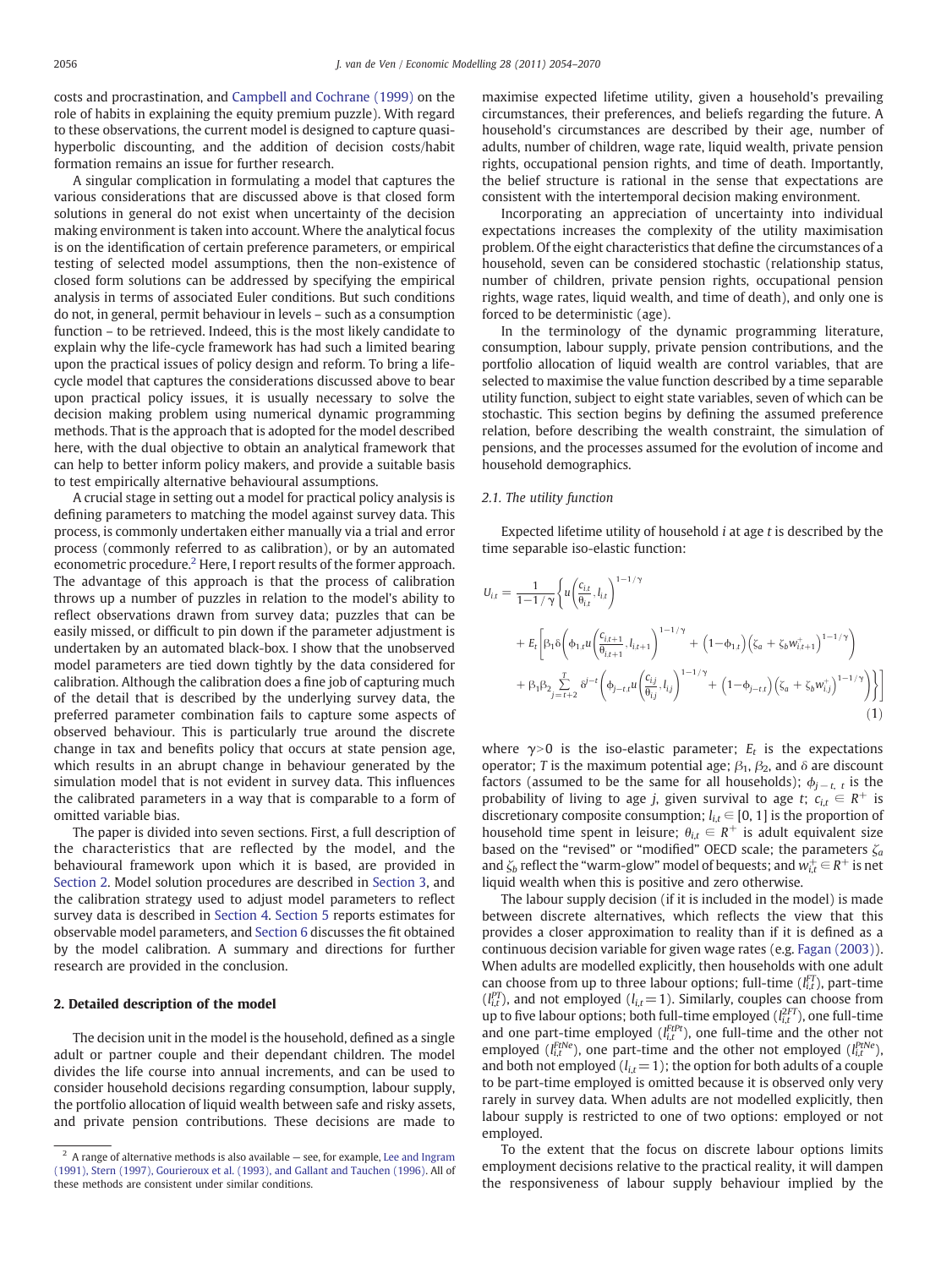<span id="page-3-0"></span>simulation model, and dampen variation in employment incomes. The former of these effects implies that the parametrisation of the model may require a labour elasticity that overstates the practical reality, while the latter suggests that excessive variation in labour incomes may be required to reflect the wage dispersion described by survey data.

The modified OECD scale assigns a value of 1.0 to the household reference person, 0.5 to each additional adult member and 0.3 to each child, and is currently the standard scale for adjusting before housing costs incomes in European Union countries.

The model incorporates an allowance for behavioural myopia, through its assumption of quasi-hyperbolic preferences, which are interesting because they are time inconsistent, giving rise to the potential for "conflict between the preferences of different intertemporal selves" ([Diamond and Köszegi \(2003\), p., 1840](#page-16-0)). The current version of the model focuses exclusively on rational expectations, and consequently does not permit consideration of decisions by so-called "naïve" consumers, who are unaware of their self-control problems in the context of quasi-hyperbolic discounting. The model assumes that all discount parameters are the same for all individuals, and time invariant. This is in contrast to the approach that is adopted by [Gustman and](#page-16-0) [Steinmeier \(2005\)](#page-16-0), who allow variation in the rate of time preference to be an important factor in reflecting heterogeneity in household retirement behaviour. I have chosen not to do this to ensure that heterogeneity of household behaviour generated by the model is driven by heterogeneity of observable household characteristics.

The warm-glow model of bequests simplifies the associated analytical problem, relative to alternatives that have been considered in the literature. $3$  Including a bequest motive in the model raises the natural counter-party question of who receives the legacies that are left. The most accurate approximation to reality would involve including the possibility that households receive a bequest at any age, and then to growth adjust the value of bequests received to the value of bequests made. This would add to the uncertainty associated with the decision problem, and so is omitted from the current version of the model. Rather, it is assumed that households leave their legacies to the state (potentially in the form of a 100% inheritance tax), which is a common simplifying assumption.

A Constant Elasticity of Substitution function was selected for within period utility,

$$
u\left(\frac{c_{i,j}}{\theta_{i,j}}, l_{i,t}\right) = \left(\left(\frac{c_{i,j}}{\theta_{i,j}}\right)^{(1-1/\varepsilon)} + \alpha^{1/\varepsilon} l_{i,t}^{(1-1/\varepsilon)}\right)^{\frac{1}{1-1/\varepsilon}}
$$
(2)

where  $\varepsilon$  > 0 is the (period specific) elasticity of substitution between equivalised consumption ( $c_{i,t}/\theta_{i,t}$ ) and leisure ( $l_{i,t}$ ). The constant  $\alpha > 0$ is referred to as the utility price of leisure. The specification of intertemporal preferences described by Eqs. [\(1\) and \(2\)](#page-2-0) is standard in the literature, despite the contention that is associated with the assumption of time separability (see [Deaton and Muellbauer \(1980\),](#page-16-0) pp. 124–[125, or Hicks \(1939\), p. 261\)](#page-16-0). This specification of preferences implicitly assumes that characteristics which affect utility, but are not explicitly stated, enter the utility function in an additive way.

# 2.2. The wealth constraint and simulation of disposable income

Eq. [\(1\)](#page-2-0) is maximised subject to an age specific credit constraint imposed on liquid net worth,  $w_{i,t} {\geq} D_t$  for household  $i$  at age  $t.$   $^4$   $D_t$  can be either exogenously set, or be relaxed subject to the constraint that all households must have repaid their debts by an exogenously defined age,  $t_D \leq T$ . Liquid net worth is defined as the sum of safe liquid

assets,  $w_{i,t}^{\rm s}\!\in\![D_t\!,\!\infty)$ , and risky liquid assets,  $w_{i,t}^r\!\in\![0,\!\infty)$ . Intertemporal variation of  $w_{i,t}$  is described by:

$$
w_{i,t} = \begin{cases} \hat{w}_{i,t} & t \neq t_{SPA} \\ \left(1 - \pi_a^l\right) \hat{w}_{i,t} + (1 - \pi_a^p) w_{i,t}^p + (1 - \pi_a^o) w_{i,t}^o & t = t_{SPA} \end{cases}
$$
(3a)

$$
\hat{w}_{i,t} = \begin{cases} \pi_{div} \Big( w_{i,t-1} - c_{i,t-1} + \tau_{i,t-1} \Big) & n_t^a < n_{t-1}^a, t < t_{SPA} \\ w_{i,t-1} - c_{i,t-1} + \tau_{i,t-1} & \text{otherwise} \end{cases}
$$
(3b)

$$
\tau_{i,t} = \tau(t_{i,t}, x_{i,t}, n_{i,t}^a, n_{i,t}^c, r_{i,t}^s w_{i,t}^s, r_t^r w_{i,t}^r, pc_{i,t}^o, pc_{i,t}^p, t)
$$
(3c)

$$
ln(1 + r_t^r) \sim N\left(\mu_r - \frac{\sigma_r^2}{2}, \sigma_r^2\right)
$$
 (3d)

where  $w_{i,t}^p$  denotes wealth held in personal pensions;  $w_{i,t}^o$  is wealth held in occupational pensions;  $\pi_a^l$ ,  $\pi_a^p$ , and  $\pi_a^o$  are, respectively, the proportions of liquid wealth, private pension wealth, and occupational pension wealth that are used to purchase a life annuity at state pension age,  $t_{SPA}$ ;  $\pi_{div}$  is the proportion of liquid wealth that is assumed to be lost upon marital dissolution prior to  $t_{SPA}$  (to capture the impact of divorce); and  $\tau(.)$  denotes disposable income net of non-discretionary expenditure.

As the model has been designed explicitly to undertake public policy analysis, particular care was taken in formulating the effects of taxes and benefits on household disposable incomes. Eq. (3c) indicates that taxes and benefits are calculated with respect to labour supply,  $l_{it}$ ; private non-property income,  $x_{i,t}$ ; the numbers of adults,  $n_{i,t}^a$ , and children,  $n_{i,t}^c$ ; the return to safe liquid assets,  $r_{i,t}^s w_{i,t}^s$  (which is negative when  $w_{i,t}^s$ <0); the return realised on risky liquid assets,  $r_t^rw_{i,t}^r$  (possibly negative); private contributions to private and occupational pensions,  $pc_{i,t}^p$  and  $pc_{i,t}^o$ ; and age, t.

The lifetime is divided into three periods for the purpose of calculating disposable income: the working lifetime  $t < t_{ER}$ , early retirement  $t_{ER} \le t < t_{SPA}$ , and pension receipt  $t_{SPA} \le t$ . In each of these periods of life, household disposable income is calculated by a series of linear splines in taxable income. This aspect of the model is designed to obtain a close match to prevailing tax and benefits policy, while at the same time providing a high degree of flexibility over the policy environment.

Calculation of taxable income for each adult in a household depends on the household's age, with property and non-property income being treated separately. Prior to state pension age,  $t < t_{SPA}$ , household non-property income  $x_{i,t}$  for tax purposes is equal to labour income  $g_{i,t}$  less the proportion of pension contributions that is tax exempt,  $\pi^{pe}$ ; from state pension age it is equal to labour income plus the proportion of pension annuity income that is taxable,  $\pi^{pt}$ :

$$
x_{i,t} = \begin{cases} g_{i,t} - \pi^{pe} \left( p c_{i,t}^o + p c_{i,t}^p \right) & t < t_{SPA} \\ g_{i,t} + \pi^{pt} p_{i,t} & t \ge t_{SPA} \end{cases}
$$
(4)

where: 
$$
p_{i,t} = \begin{cases} \chi \left( \pi_a^p w_{i,t}^p + \pi_a^q w_{i,t}^o + \pi_a^l \hat{w}_{i,t} \right) & t = t_{SPA} \\ \left( \frac{\pi^s + (1 - \pi^s) \cdot \left( n_{i,t}^a - 1 \right)}{\pi^s + (1 - \pi^s) \cdot \left( n_{i,t-1}^a - 1 \right)} \right) p_{i,t-1} & t > t_{SPA} \end{cases}
$$
(5)

 $p_{i,t}$  denotes pension annuity income, and  $\chi$  is the annuity rate. The annuity purchased at age  $t_{SPA}$  is assumed to be inflation linked, and to reduce to a fraction  $\pi$ <sup>s</sup> of its (real) value in the preceding year if one member of a couple departs the household in response to the mortality of a spouse.

Where the household is identified as supplying labour, and is younger than state pension age, then non-property (employment) income is split between spouses (in the case of married couples) on the basis of their respective labour supplies. A household that is identified with a single wage earner has all of its non-property income

<sup>&</sup>lt;sup>3</sup> See, for example, [Andreoni \(1989\)](#page-15-0) for details regarding the warm-glow model. <sup>4</sup> Note that  $w_{i,t}^+$  referred to above is related to  $w_{i,t}$ , with  $w_{i,t}^+=0$  if  $w_{i,t}$  < 0, and  $w_{i,t}^+=w_{i,t}$ otherwise.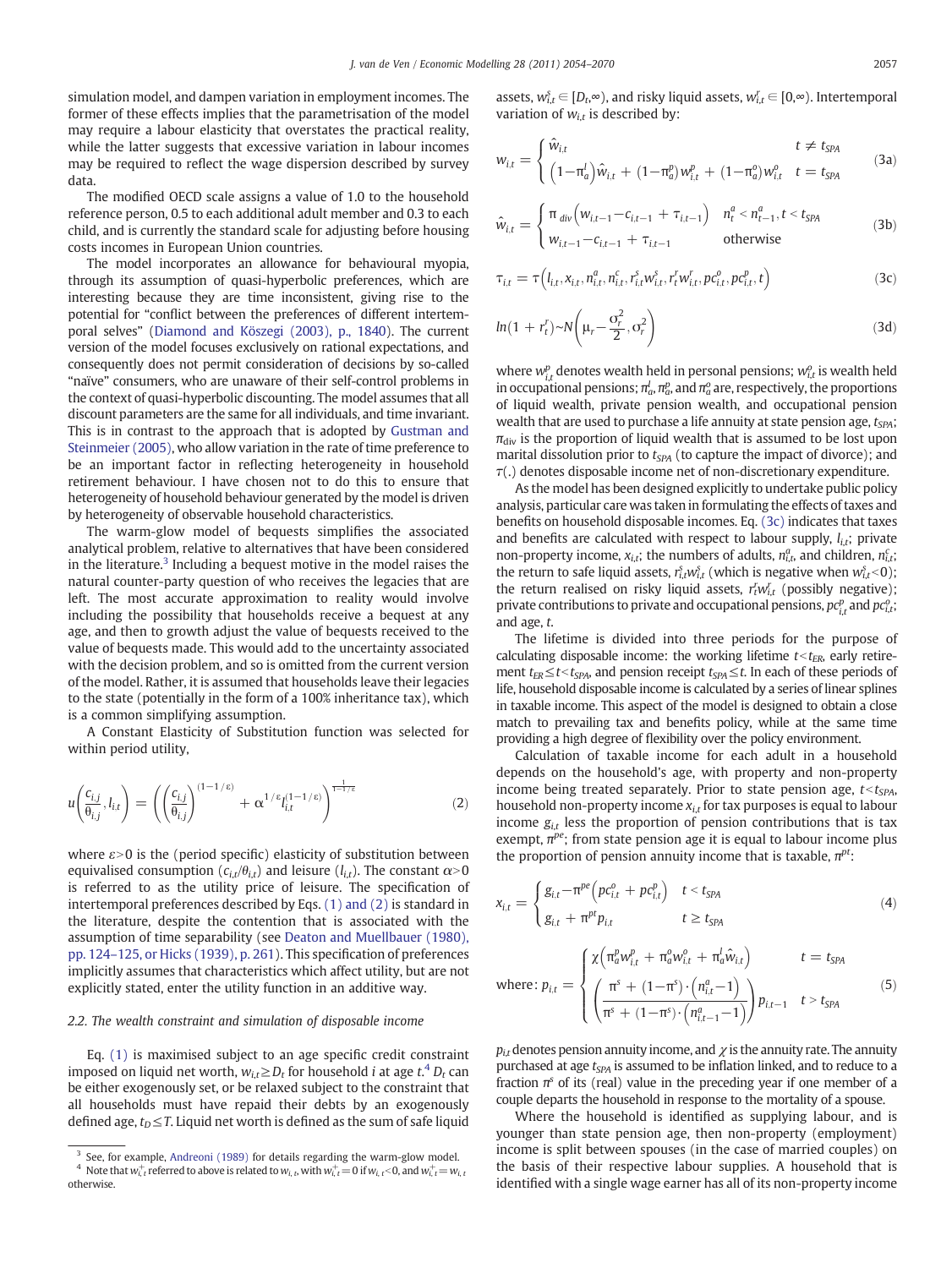<span id="page-4-0"></span>allocated to that one earner; a household with one full-time and one part-time earner has non-property income allocated on the basis of a user defined ratio; and a separate ratio is used to divide non-property income when both spouses of a household are full-time employed. A household without an employed adult has all of its non-property (pension) income allocated to a single spouse.

Similarly, property income is only allocated between spouses for households below state pension age, and who supply some labour. In this case, property income is allocated on the basis of an exogenous ratio that defines the proportion of wealth that is assumed to be held in the name of the lowest earning spouse. Property income,  $y_{it}$  is equal to the sum of returns from the safe and risky liquid assets:

$$
y_{i,t} = \begin{cases} r_t^r w_{i,t}^r + r_{i,t}^s w_{i,t}^s & \text{if } w_{i,t}^s > 0; r_t^r > 0 \\ r_{i,t}^s w_{i,t}^s & \text{if } w_{i,t}^s > 0; r_t^r \le 0 \\ r_t^r w_{i,t}^r & \text{if } w_{i,t}^s \le 0; r_t^r > 0 \\ 0 & \text{if } w_{i,t}^s \le 0; r_t^r \le 0 \end{cases}
$$
(6)

Hence, the model assumes that the interest cost on loans, and losses due to negative risky asset returns cannot be written off against labour income for tax purposes.

The interest rate on safe liquid assets depends upon whether  $w_{i,t}^s$ indicates net investment assets, or net debts:

$$
r_{i,t}^s = \begin{cases} r^l & \text{if } w_{i,t}^s > 0\\ r_l^D + \left(r_u^D - r_l^D\right) \min\left\{\frac{-w_{i,t}^s}{\max\left[g_{i,t}, 0.7g\left(h_{i,t}, l_{i,t}^f\right)\right]}, 1\right\}, r_l^D < r_u^D \text{ if } w_{i,t}^s \le 0 \end{cases}
$$

where  $l_{i,t}^{ft}$  is household leisure when one adult in household  $i$  at age  $t$  is fulltime employed. This specification for the interest rate implies that the interest charge on debt increases from a minimum of  $r_l^D$  when the debt to income ratio is low, up to a maximum rate of  $r_u^D$ , when the ratio is high. The specification also means that households that are in debt are treated less punitively if they have at least one adult earning a full-time wage than if they do not. The assumption that the maximum rate of interest is charged when net debt is equal to or greater than the household full-time employment wage reflects the observation that less than 1% of households recorded by the 2000/01 BHPS with some labour income had unsecured debt that exceeded their annual gross labour income.<sup>5</sup>

The model is specified on the assumption that  $r_t^r$  is distributed such that  $\mu_r < r_l^D$ , in which case no rational (and risk averse) household will choose to borrow to fund investment in the risky liquid asset  $(w_{i,t}^r>0)$ only if  $w_{i,t}^s \geq 0$ ). Disposable income is consequently given by:

$$
\hat{\tau}_{i,t} = \begin{cases}\n\hat{\tau}_{i,t} & \text{if } r_t^r \ge 0; w_{i,t}^s \ge 0 \\
\hat{\tau}_{i,t} + r_t^r w_{i,t}^r & \text{if } r_t^r < 0; w_{i,t}^s \ge 0 \\
\hat{\tau}_{i,t} + r_t^s w_{i,t}^s & \text{if } w_{i,t}^s < 0\n\end{cases}
$$
\n(7)\n
$$
\hat{\tau}_{i,t} = \begin{cases}\nx_{i,t} + y_{i,t} - t\alpha x_{i,t} + \text{benefits}_{i,t} - cc_{i,t} - \text{hsg}_{i,t} - (1 - \pi^{pe})\left(p c_{i,t}^o + p c_{i,t}^p\right) & \text{if } t < t_{\text{SPA}} \\
x_{i,t} + y_{i,t} - t\alpha x_{i,t} + \text{benefits}_{i,t} - \text{hsg}_{i,t} + (1 - \pi^{pt})p_{i,t} & \text{if } t \ge t_{\text{SPA}}\n\end{cases}
$$
\n(8)

where  $tax_{i,t}$  denotes the simulated tax burden, benefits<sub>i,t</sub> welfare benefits received,  $cc_{i,t}$  non-discretional child care costs net of associated benefits, and  $hsg<sub>it</sub>$  non-discretional housing costs net of associated benefits.

The form of the budget constraint described by Eq. [\(3a\)](#page-3-0) has been selected to minimise the computational burden of the utility maximisation problem. For the purposes of taxation, and in a discrete time model such as this, investment returns can be calculated on the basis of wealth held at the beginning of a given period, or at the end of the period. Calculating taxes with respect to wealth held at the beginning of a period (as it is here) implies that disposable income is made independent of consumption. This is advantageous when consumption is a choice variable, as it implies that the numerical routines that search for utility maximising values of consumption do not require repeated evaluations of disposable income for each consumption alternative that is tested.

# 2.3. Occupational and private pensions

Up to two pension schemes can be run in parallel in the model. One of these schemes is designed to reflect occupational pensions, and the other is designed to reflect private pensions. The two schemes are identical with the exception that membership and contributions to occupational pensions are exogenously defined, whereas they can be specified as endogenous decisions for private pensions.

Both pension schemes are modelled at the household level, and are defined contribution in the sense that every household is assigned an account into which their respective pension contributions are notionally deposited. The account associated with each scheme, j, accrues a (post-tax) rate of return,  $r_t^j$ , which can be specified as uncertain. At the state pension age, t<sub>SPA</sub>, a proportion of the balance of each pension,  $\pi_a^j$ , is converted into an inflation adjusted life annuity, and the remainder of the pension pot is received as a tax free lumpsum. Hence, a separate account is kept of occupational and personal pensions only until state pension age. The remainder of this section describes how pension rights are simulated to state pension age.

For occupational pensions,  $j = o$ , membership is exogenously identified with respect to a lower threshold on labour income,  $\pi_l^o$ . Employee contributions to an occupational pension are calculated as a fixed percentage,  $\pi^{oc}$ , of (total) labour income, and can be taxshielded (as discussed in [Section 2.2](#page-3-0)). Employer (and government) contributions can also be considered for analysis, paid at the rate  $\pi_{ec}^o$ The balance in the notional account of household  $i$ 's occupational pension at any age,  $t \le t_{SPA}$ , is given by:

$$
w_{i,t}^o = \begin{cases} (1 + r_{t-1}^o) w_{i,t-1}^o + (\pi^{oc} + \pi_{ec}^o) g_{i,t} & g_{i,t} \ge \pi_l^o \\ (1 + r_{t-1}^o) w_{i,t-1}^o & o.w. \end{cases}
$$
(9)

$$
ln(1 + r_t^o) \sim N\left(\mu_0 - \frac{\sigma_o^2}{2}, \sigma_o^2\right)
$$
 (10)

where  $g_{i,t}$  defines aggregate household labour income.

Two alternatives are available for analysis of private pensions,  $j=p$ . The first is to consider private pensions as exogenous, in a similar fashion to that described for occupational pensions. Alternatively, membership and contribution rates to private pensions can be considered as endogenous decisions. I discus the former case before moving on to the latter.

When membership and contribution rates to private pensions are exogenously imposed, then their simulation progresses in a similar way to that described for occupational pensions, with two notable exceptions. First, membership of private pensions can be specified with respect to an upper limit on labour income,  $\pi_u^p$ . And second, income below the lower bound,  $\pi_l^p$ , is exempt from contributions. Hence, in this case, accrued rights to a private pension are described by:

$$
w_{i,t}^{p} = \begin{cases} (1 + r_{t-1}^{p}) w_{i,t-1}^{p} + (\pi_{i,t}^{pc} + \pi_{ec}^{p}) (g_{i,t} - \pi_{l}^{p}) & \pi_{l}^{p} \le g_{i,t} \le \pi_{u}^{p} \\ (1 + r_{t-1}^{p}) w_{i,t-1}^{p} & \text{otherwise} \end{cases}
$$
(11a)

<sup>5</sup> See [Juster and Shay \(1964\) and Pissarides \(1978\)](#page-16-0) for early examples of the literature concerned with behavioural responses to the nature of liquidity constraints.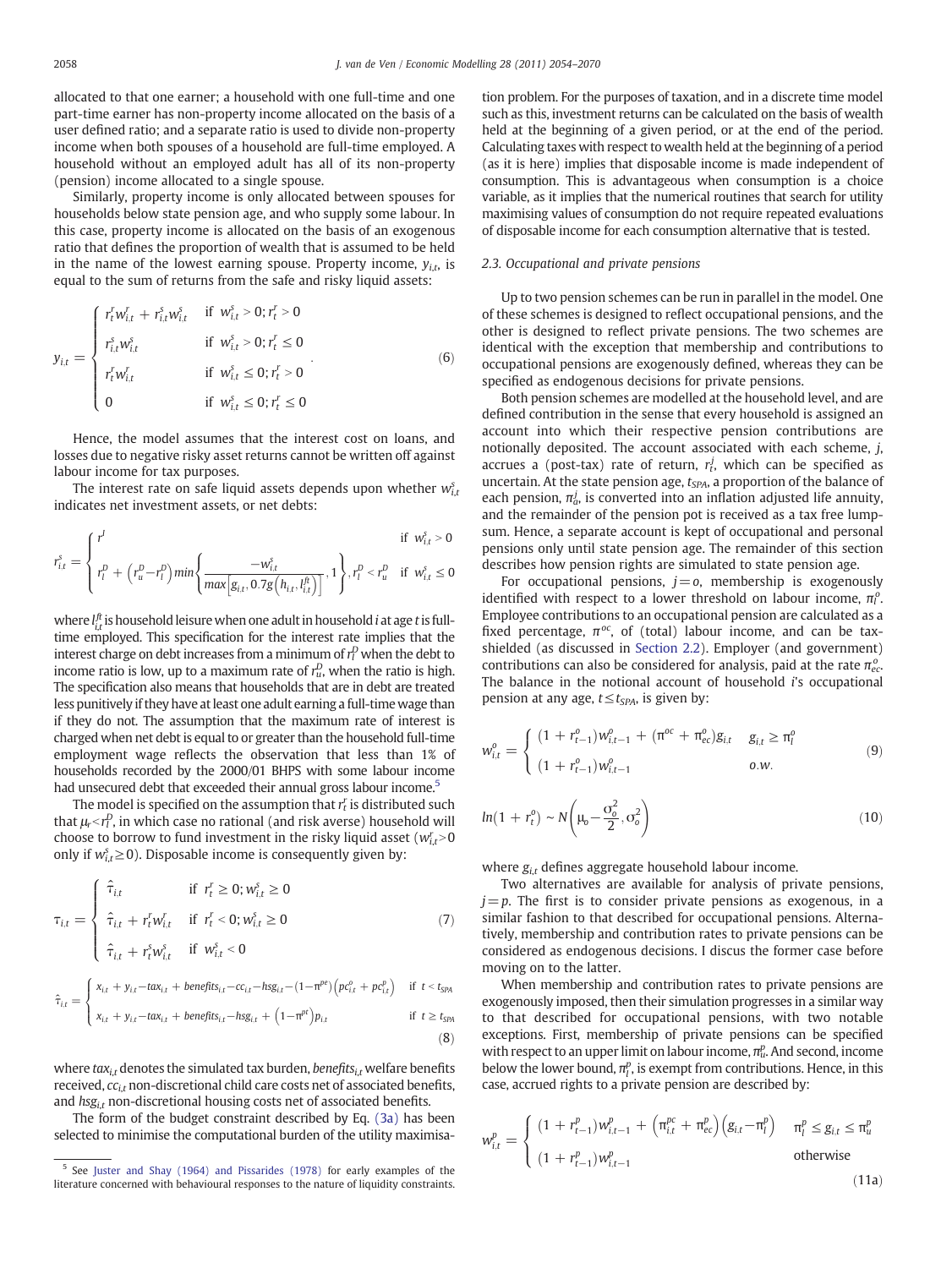<span id="page-5-0"></span>
$$
ln(1 + r_t^p) \sim N\left(\mu_p - \frac{\sigma_p^2}{2}, \sigma_p^2\right).
$$
 (11b)

This structure, in conjunction with that assumed for occupational pensions, consequently permits different pension arrangements to be considered for households distinguished by their respective labour incomes.

When private pensions are simulated endogenously, then households choose the proportion of their labour incomes to contribute. The focus on labour incomes implies that households which choose not to supply labour in a given year are excluded from making private pension contributions during that year. As above, contributions to private pensions can be subject to a series of lower  $(\pi_l^p)$  and upper  $(\pi_u^p)$  bounds on eligible incomes, lower  $(\pi_l^{pc})$  and upper  $(\pi_u^{pc})$  bounds on contribution rates, and a ceiling on the value of the aggregate pension pot,  $\pi_{max}^p$ . In this case, rights to private pensions evolve as described by Eqs. [\(11a\) and \(11b\)](#page-4-0), but with  $\pi^{pc}$  chosen by each household rather than exogenously imposed.

# 2.4. Labour income dynamics

Up to three household characteristics influence labour income: the household's labour supply decision, the household's latent wage,  $h_{i,t}$ , and whether the household receives a wage offer  $wo_{i,t}$ . Households can be exposed to an exogenous, age and relationship specific probability of receiving a wage offer,  $p^{wo}(n_{i,t}^a, t)$ . This facility is designed to capture the incidence of (involuntary) unemployment/ retirement. If a household receives a wage offer, then its labour income is equal to a fraction of its latent wage, with the fraction defined as an increasing function of its labour supply. A household that receives a wage offer and chooses to supply the maximum amount of labour receives its full latent wage, in which case  $g_{it}=h_{it}$ . A household that does not receive a wage offer, in contrast, is assumed to receive  $g_{it}= 0$  regardless of its labour supply decision (implying no labour supply where employment incurs a leisure penalty).

The decision to measure wage potential at the household level rather than at the level of the individual significantly simplifies the analytical problem. Separately accounting for the wages of each adult in a household is properly addressed only by the addition of a state variable to the model where households are comprised of an adult couple. Furthermore, there is significant empirical evidence to suggest that men and women have quite different labour market opportunities, with those of women exhibiting a relatively high degree of heterogeneity.<sup>6</sup> Hence, accounting for the wage potential of individuals could not ignore the sex of adult household members, thereby introducing an additional state variable. These issues are further complicated by the difficulties involved in characterising sexspecific wage generating processes, imperfect correlation of temporal innovations experienced by spouses, and so on. The model side-steps these issues, due to the limitations of existing computing technology.

In the first period of the simulated lifetime,  $t_0$ , each household is allocated a latent full-time wage,  $h_{i,t_0}$ , via a random draw from a lognormal distribution,  $log(h_{i,t_0})$  ~  $N(\mu_{n^a,t_0},o^2_{n^a,t_0})$ , where the parameters of the distribution depend upon the number of adults in the household,  $n^a$ . Thereafter, latent wages follow the stochastic process described by the equation:

$$
log\left(\frac{h_{i,t}}{m(n_{i,t}^a,t)}\right) = \psi\left(n_{i,t-1}^a\right)log\left(\frac{h_{i,t-1}}{m(n_{i,t-1}^a,t-1)}\right) + \kappa\left(n_{i,t-1}^a,t-1\right)\frac{\left(1-l_{i,t-1}\right)}{\left(1-l_{i,v}\right)} + \omega_{i,t}
$$
\n(12)

where the parameters  $m(.)$  account for wage growth (and depend on age, t, and the number of adults in the household,  $n_{i,t}^a$ ),  $\psi(.)$  accounts for time persistence in earnings,  $\kappa(.)$  is the return to another year of experience, and  $\omega_{i,t} \sim N(0, \sigma_{\omega, n_{i,t-1}^a}^2)$  is a household specific disturbance term.

A change in the number of adults in a household affects wages through the persistence term,  $\psi$ , the experience effect,  $\kappa$ , and the wage growth parameters m. This model is closely related to alternatives that have been developed in the literature (see [Sefton and van de Ven](#page-16-0) [\(2004\)](#page-16-0) for discussion), and has the practical advantage that it depends only upon variables from the current and immediately preceding periods (t – 1,  $n_{i,t-1}^a$ ,  $n_{i,t}^a$ ,  $h_{i,t-1}$ ,  $l_{i,t-1}$ ), which limits the number of characteristics that describe the circumstances of a household (and thereby the number of state variables in the optimisation problem). Furthermore, although the concept of an experience term in a wage regression is not new, its inclusion is an innovation for the related literature (e.g. [Low \(2005\), and French \(2005\)\)](#page-16-0).<sup>7</sup> Most related studies omit an experience term because it complicates the utility maximisation problem by invalidating two-stage budgeting. We have, however, found that its inclusion enables us to better capture the profile of labour supply during the life-course.

# 2.4.1. Complicating the standard decision making problem

The preferences defined by Eqs. [\(1\) and \(2\)](#page-2-0) are homothetic. Hence, if consumption and leisure were each defined over a continuous domain, and if the price of leisure was exogenous, then the preferred consumption to leisure ratio would be independent of an agent's wealth endowment. In this case, within period utility  $-$  Eq.  $(2)$   $-$  at the decision making optimum can be expressed in terms of the period specific measure of total expenditure (on goods and leisure), and the maximisation problem can be resolved by two-stage budgeting. This decision making structure is fully consistent with the original analysis of Arrow, so that interpretation of  $1/\gamma$  as a measure of relative risk aversion carries over.

However, the focus on discrete labour options, and the inclusion of an experience effect on wages, complicate the intertemporal decision making problem. The discrete nature of labour supply implies that it is not possible to restate intratemporal utility at the decision making optimum as a function of within period total expenditure. Nevertheless, optimised intratemporal utility remains a continuous function of total within-period expenditure (albeit one that is subject to kinks at labour transitions) so that it remains sensible to interpret  $1/\gamma$  as a measure of relative risk aversion. Meanwhile, the experience effect on wages implies that the price of leisure is endogenous to the decision making problem, thereby invalidating two stage budgeting.

#### 2.5. Allowing for adults and children

The model allows for two alternatives in the way that the numbers of adults and children in each household evolve. When household demographics are not an important issue of concern, the associated computational burden can be minimised by imposing the same demographic structure by age on all households. In this case, the numbers of adults and children in all households evolve following an exogenously defined age profile. Alternatively, the numbers of adults and children in each household can be defined to evolve stochastically, following a (reduced form) nested logit model. The logit model is comprised of two levels, where the first (highest) determines the evolution of the number of adults in a household, and the second determines the number of children, given the evolution considered for the number of adults and age.

If the number of adults is selected to be uncertain, then a household can be comprised of either a single adult or adult couple, subject to

<sup>6</sup> On recent evidence regarding the labour market experience of women see, for example, [Connolly and Gregory \(2008\).](#page-16-0)

 $7$  See, [Shaw \(1989\)](#page-16-0) for an early study that considers the influence of learning-bydoing within a life-cycle modelling context.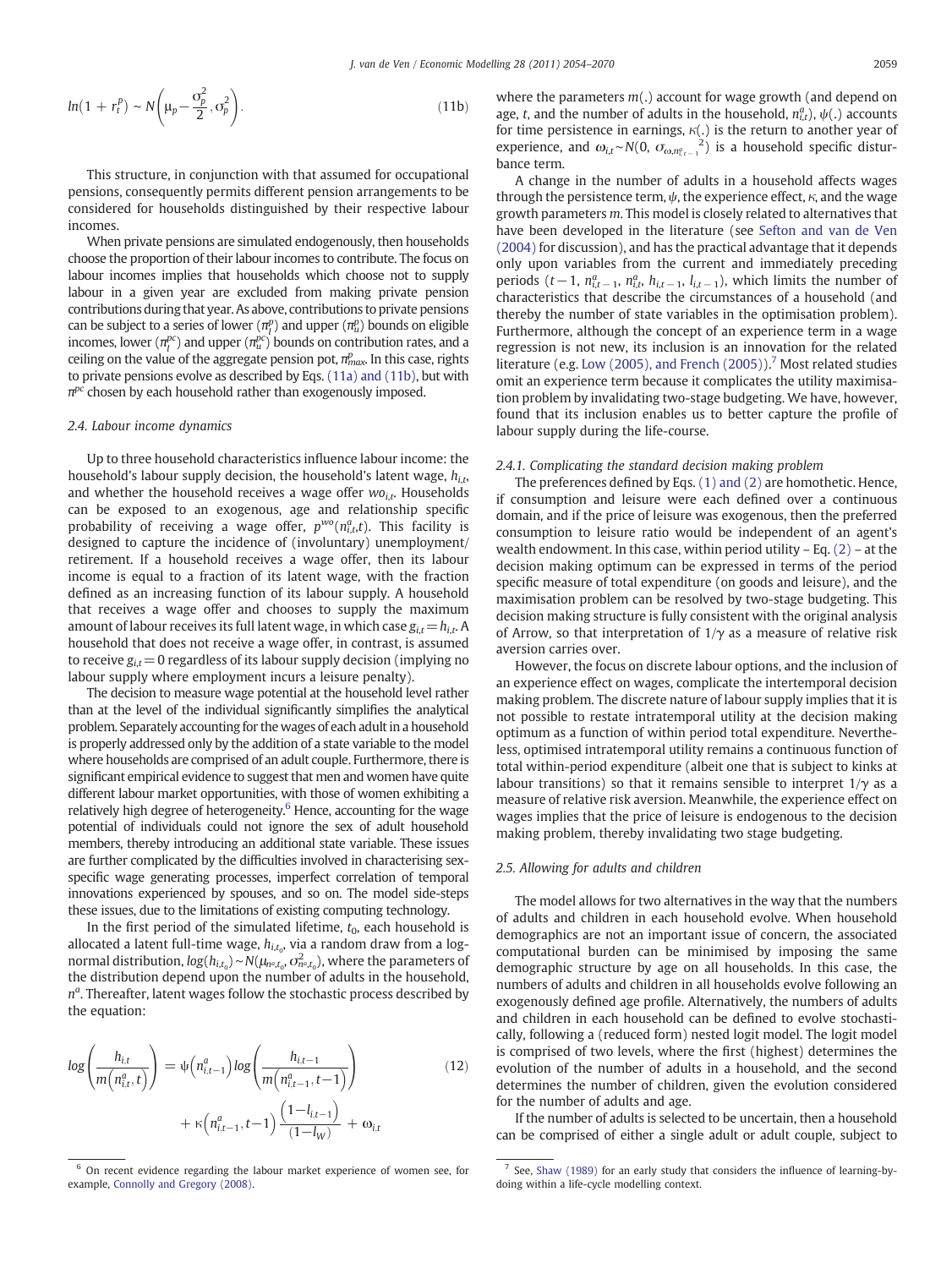<span id="page-6-0"></span>stochastic variation between adjacent years. The fact that children typically remain dependants in a household for a limited number of years implies that it is necessary to record both their numbers and ages when including them explicitly in the model. This substantially increases the computational burden. If, for example, a household was able to have children at any age between 20 and 45, with no more than one birth in any year, and no more than six dependent children at any one time, then this would add an additional 334,622 discrete states to the computation problem (with a proportional increase in the associated computation time). In view of this, the model is currently specified to permit households to have up to three children at each of two discrete ages, so that the maximum number of dependent children in a household at any one time is limited to six.

The logit model that describes the evolution of adults in a household is given by Eq.  $(13)^8$ :

$$
s_{i,t+1} = \alpha_0^A + \alpha_1^A t + \alpha_2^A t^2 + \alpha_3^A t^3 + \alpha_4^A d k_{i,t} + \alpha_5^A s_{i,t}
$$
 (13)

where  $s_{i,t}$  is a dummy variable, that takes the value 1 if household *i* is comprised of a single adult at age t and zero otherwise, and  $dk_{i,t}$  is a dummy variable that equals 1 if household  $i$  at age  $t$  has at least one child. With regard to the simulation of births, four separate ordered logit equations are applied; one for each of single and couple households, at each of the specified child-birth ages. The ordered logit equations assumed for the first child birth age, for both singles and couples, do not include any additional household characteristics. The ordered logit equations for the second child birth age include the number of children born at the first child birth age as an additional descriptive characteristic.

# 3. Model solution procedures

The allowance for stochastic labour income and asset returns implies that an analytical solution to the utility maximisation problem does not exist, so that numerical solution routines need to be employed. Furthermore, the flexible nature of the decision making problem that can be selected for analysis implies that some model configurations are amenable to stylisations that reduce computational burden, while others are not. This section begins with a broad overview of the solution procedure, before describing the alternative numerical routines that are employed.

#### 3.1. Overview of modelling procedure

The solution procedures use backward induction to solve the required inter-temporal Bellman equation. Starting in the last possible period of the household's life, T, it is assumed that households have no children, and are unable to invest in a risky asset or to supply labour. These assumptions imply a deterministic optimisation problem over consumption that is relatively simple to solve for given numbers of adults  $n_t^a$ , wealth  $w_T$ , and annuity income  $p_T$ , omitting the household index i for brevity. Given this level of consumption we can denote the maximum achievable utility, the value function, by  $V_T(n_T^a, w_T, p_T)$ . Similarly, we can calculate the intermediate measures of welfare:

$$
\hat{u}(n_T^a, w_T, p_T) = u\left(\frac{\hat{c}_T(n_T^a, w_T, p_T)}{\theta_T}, 1\right)
$$
\n(14)

$$
\hat{X}(n_T^a, w_T, p_T) = E_t \left( \frac{1}{(1 - 1/\gamma)} \left( \zeta_a + \zeta_b \hat{w}_{T+1}^+(n_T^a, w_T, p_T) \right)^{1 - 1/\gamma} \right) (15)
$$

where  $\hat{c}_T$  and  $\hat{w}_{T+1}$  denote the optimised measures of consumption and next period wealth. These functions are calculated at all nodes of a three dimensional grid in the number of adults, wealth, and retirement annuity.

At time T−1, households can be permitted to invest in risky assets and to supply labour. Here, the problem reduces to solving the Bellman equation:

$$
V_{T-1}(n_{T-1}^a, w_{T-1}, h_{T-1}, w_{T-1}, p_{T-1})
$$
\n
$$
= \max_{c_{T-1}, v_{T-1}, t_{T-1}} \left\{ \frac{1}{1 - 1/\gamma} u \left( \frac{c_{T-1}}{\theta_{T-1}}, t_{T-1} \right)^{1 - 1/\gamma} + E_{T-1} \left[ \frac{\beta_1 \delta}{1 - 1/\gamma} \left( \phi_{1, T-1} \hat{u} (n_T^a, w_T, p_T) \right)^{1 - 1/\gamma} + \left( 1 - \phi_{1, T-1} \right) \left( \zeta_a + \zeta_b w_T^+ \right)^{1 - 1/\gamma} \right) + \beta_1 \beta_2 \delta^2 \phi_{1, T-1} \hat{X} (n_T^a, w_T, p_T) \right] \right\}
$$

 $(16)$ 

subject to the intertemporal dynamics that are described above, where  $wo_{T-1}$  is a wage offer identifier taking the value 1 if a wage offer is received and zero otherwise, and  $v_{T-1}$  is the proportion of liquid wealth invested in the risky asset. This optimisation problem is solved for the T−1 value function, at each node of the five dimensional grid over the permissable state-space. The expectations operator is evaluated in the context of the log-normal distributions assumed for wages and risky asset returns using the Gauss–Hermite quadrature procedure, which permits evaluation at a set of discrete abscissae. Interpolation methods are used to evaluate the value function at points between the assumed grid nodes throughout the simulated lifetime.

Solutions for earlier ages then proceed via backward induction, based upon the solutions obtained for later ages. Prior to  $t<sub>SPA</sub>$ , solutions may also be required for pension contributions, and the state space may be expanded to include children, and the two pension assets permitted in the model.

Having solved for utility maximising behavioural responses at grid nodes as described above, the life-courses of individual households are simulated by running households forward through the grids. This is done by first populating a simulated sample by taking random draws from a joint distribution of all potential state variables at the youngest age considered for analysis. The behaviour of each simulated household, i, at the youngest age is then identified by reading the decisions stored at their respective grid co-ordinates. Given household i's characteristics (state variables) and behaviour, its characteristics are aged one year following the processes that govern their intertemporal variation. Where these processes depend upon stochastic terms, random draws are taken from their defined distributions (commonly referred to as Monte Carlo simulation). This process is repeated for the entire simulated life of each household. Analyses are then based upon the data generated for the simulated cohort.

# 3.2. Details of solution routines

The value function in this problem is neither smooth, nor concave (though it is designed to be non-decreasing and continuous). Nonsmoothness arises because of our focus on a discrete labour supply decision, the allowance for quasi-hyperbolic discounting, and the consideration of a flexible budget set that may be non-convex (due, for example, to means testing of welfare benefits). Non-concavities of the value function imply that the optimisation problem (16) can have

<sup>8</sup> When children are not modelled explicitly, then the cubic term in age and the dummy variable for children is omitted from the logit equation.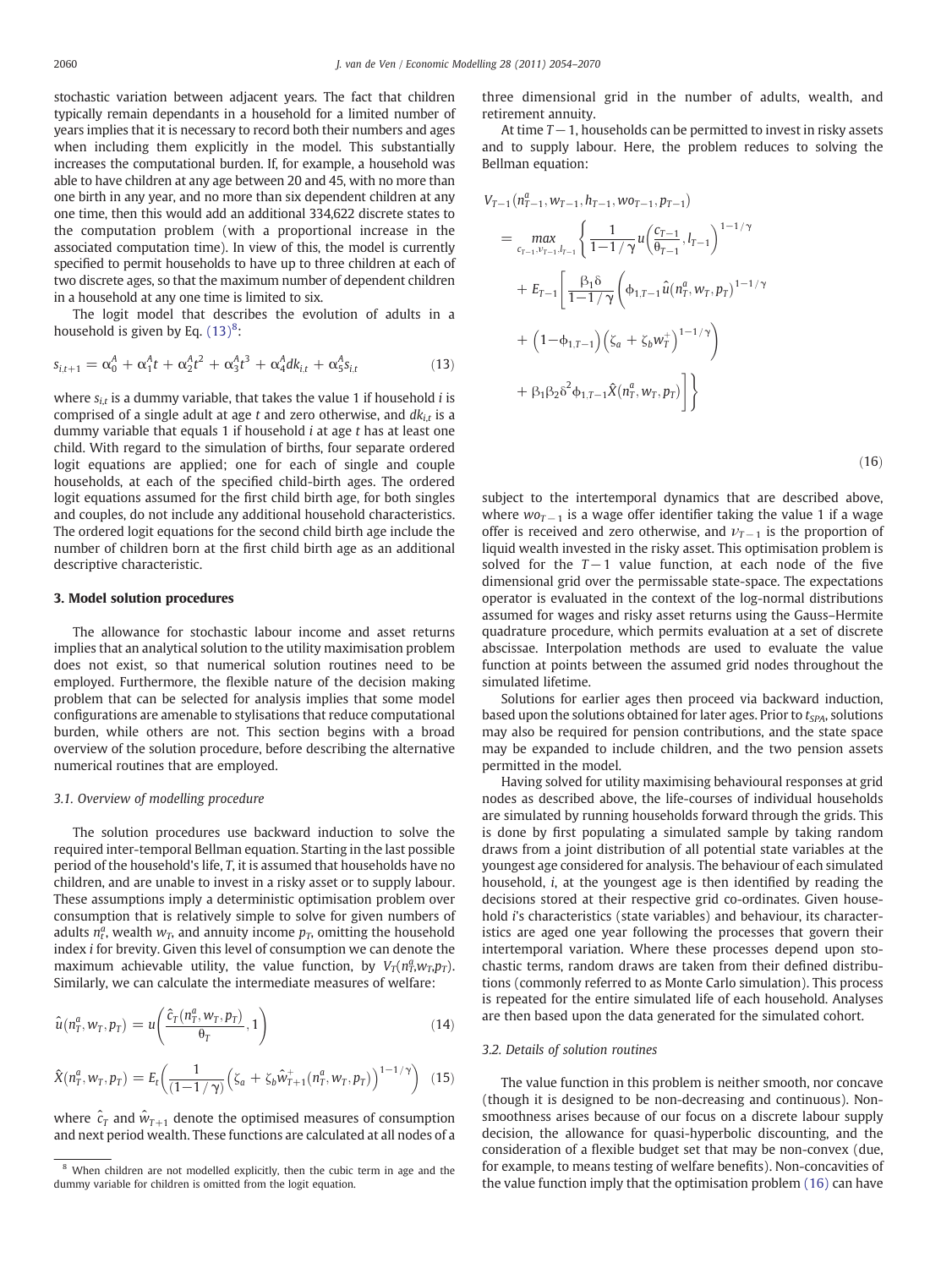<span id="page-7-0"></span>local maxima. This observation, combined with the idiosyncratic nature of the model and its level of complexity, emphasises the importance of checks to determine the validity of model solutions, and for methods to determine the degree of numerical accuracy obtained.

The model includes three tools for assessing the accuracy of the numerical solutions obtained: increasing the solution detail, varying the interpolation methods, or varying the numerical search routines. The first of these is the most simple, and often the most powerful of the three. When increasing the solution detail, it is possible to choose the size and number of grid points adopted for each of the continuous state variables that are included in the decision making problem, as well as to increase the number of abscissae used in the Gaussian quadrature. Increasing the grid points provides a more detailed solution of the utility maximising problem, though it can also imply a rapid increase in computational burden. Increasing the grid points in multiple dimensions increases the computational burden geometrically rather than arithmetically; commonly referred to as the curse of dimensionality.

The model allows for either linear or cubic interpolation methods to evaluate behaviour between discrete grid points, where cubic interpolation is preferable when the value function displays a reasonable degree of smoothness. If cubic interpolation is selected, then the model uses cubic interpolation wherever the surface is identified as displaying an acceptable degree of smoothness, and applies linear interpolation otherwise.9 Cubic interpolation does, however, imply a larger computational burden, requiring evaluations at  $4^n$  grid points over *n* dimensions, compared with  $2<sup>n</sup>$  grid points required for linear interpolation.

Finally, the model includes three alternative numerical search routines to identify utility maximising decisions. The most simple and computationally burdensome is a 'brute force' approach that conducts a comprehensive grid search over the permissable decision space. A second search routine uses Brent's method to search for an optimum by repeatedly evaluating the value function associated with alternative decision options. This approach, which combines parabolic interpolation with a golden section search, is efficient where the surface over which the search is conducted is reasonably well behaved. The third search routine uses the [Bus and Dekker \(1975\)](#page-16-0) bisection algorithm to search for a zero in relation to Euler conditions, and is only appropriate where time inconsistent preferences are suppressed (so that  $\beta_1=\beta_2=1$  in Eq. [\(1\)](#page-2-0)). As the last two of these procedures are not designed to distinguish between global and local optima, a supplementary search routine is also provided, which tests over a localised grid above and below an identified optimum for a preferred decision set. If a preferred decision set is identified, then the supplementary routine searches recursively for any further solutions. This process is repeated until no further solutions are found. Of all feasible solutions, the one that maximises the value function is selected.

# 4. Calibration approach

The calibration that is reported here was undertaken by a two stage process. In the first stage, estimates for observable model parameters were calculated from available survey data. Given the estimates obtained in the first stage, values for the unobserved parameters of the model were adjusted in the second stage. This second stage involved generating a simulated population cohort based upon assumed starting values for the unobserved model parameters, and the model parameters estimated in the first stage (following the methods described in [Section 3\)](#page-6-0). 'Simulated moments' for various population characteristics were calculated from the data generated for the simulated population, and these were compared against associated 'sample moments' estimated from survey data. The unobserved model parameters were then adjusted to match the simulated moments to the sample moments.

# 4.1. The model specification

A very large number of trial parameter combinations are usually required to conduct the second stage of the model's calibration. This gives rise to a trade-off between including sufficient detail in the model to provide a close reflection of the practical reality, and limiting the computation time to permit sufficient parameter combinations to be explored. For the calibrations that are reported here, households were assumed to have time consistent preferences  $(\beta_1 = \beta_2 = 1$  in Eq. [\(1\)](#page-2-0)), and were distinguished by the following seven characteristics:

| — Age | – Number of<br>adults             | assets | $-$ Net liquid $-$ Wage offers |
|-------|-----------------------------------|--------|--------------------------------|
|       | $-$ Private pension $-$<br>rights |        |                                |
|       | $-$ Wage rates $-$ Time of death  |        |                                |

This restricted model focuses on decisions over labour supply (including the possibility of part-time employment), consumption, pension saving, and bequests, given a household's age, its number of adults, liquid assets, pension wealth, wage offer, wage rate, and survival. Household decisions were considered at annual intervals between ages  $t_0$  = 20 and T = 110, with labour supply possible to age 69. State pension age was set to  $t_{SPA}=65$ , the pension age that prevailed for men in 2005. Uncertainty was taken into consideration for the intertemporal development of the number of adults in a household, wage offers, wage rates, and the time of death  $-$  age, liquid wealth, and pension wealth were all considered to evolve deterministically.

As noted above, the model solves decision making problems by dividing the permissable state space into a series of grids. The domains of wages and wealth between ages 20 to 69 were each divided into 35 points using a log scale. The domain of pension wealth between ages 20 to 64 was divided into 16 points using a log scale. It was assumed that 25% of pension wealth at  $t=t_{SPA}$  is taken as a tax free lump, with the remainder taken as a retirement annuity. The domain of retirement annuity was divided into 16 points using a log scale between ages 65 and 69. From age 70 to age 110, the wealth and retirement annuity domains were each divided into 151 points using a log scale.

Two additional dimensions – one to reflect the number of adults in a household and one to reflect a wage offer – complete the grids that were considered for the calibration. These grid dimensions differ from those described above in that they refer to characteristics that take discrete values. From age 20 to 95 (inclusive), solutions were required for single adults and couples; from age 96 all households were assumed to be comprised of a single adult. Between ages 20 and 69, solutions were required for households with and without a wage offer.

This specification of the model required utility maximising decisions to be numerically evaluated for 5,447,667 different combinations of household characteristics, for each alternative parameter combination tested as part of the calibration process.<sup>10</sup> For reference, this specification of the model takes 44 min to run on a computer with an Intel Core2 Duo T9300 (2.50 GHz) processor and 2 Gb of RAM, and 15 min to run on a workstation with dual Intel Xeon E5410 (2.33 GHz) processors and 4 Gb of RAM.

 $9$  The criterion for identifying smoothness involves distinguishing the "inner"  $2<sup>n</sup>$ points in closest proximity to the co-ordinate to be interpolated, from the "outer"  $4<sup>n</sup>$ points considered in evaluating the cubic interpolation. If the smallest difference between any of the outer points and any of the inner points is more than 5 times the maximum difference between the inner points, then the model reverts to linear interpolation. <sup>10</sup> = (69−19).35.35.16.2.2+ (95−69).151.151.2+ (110−95).151.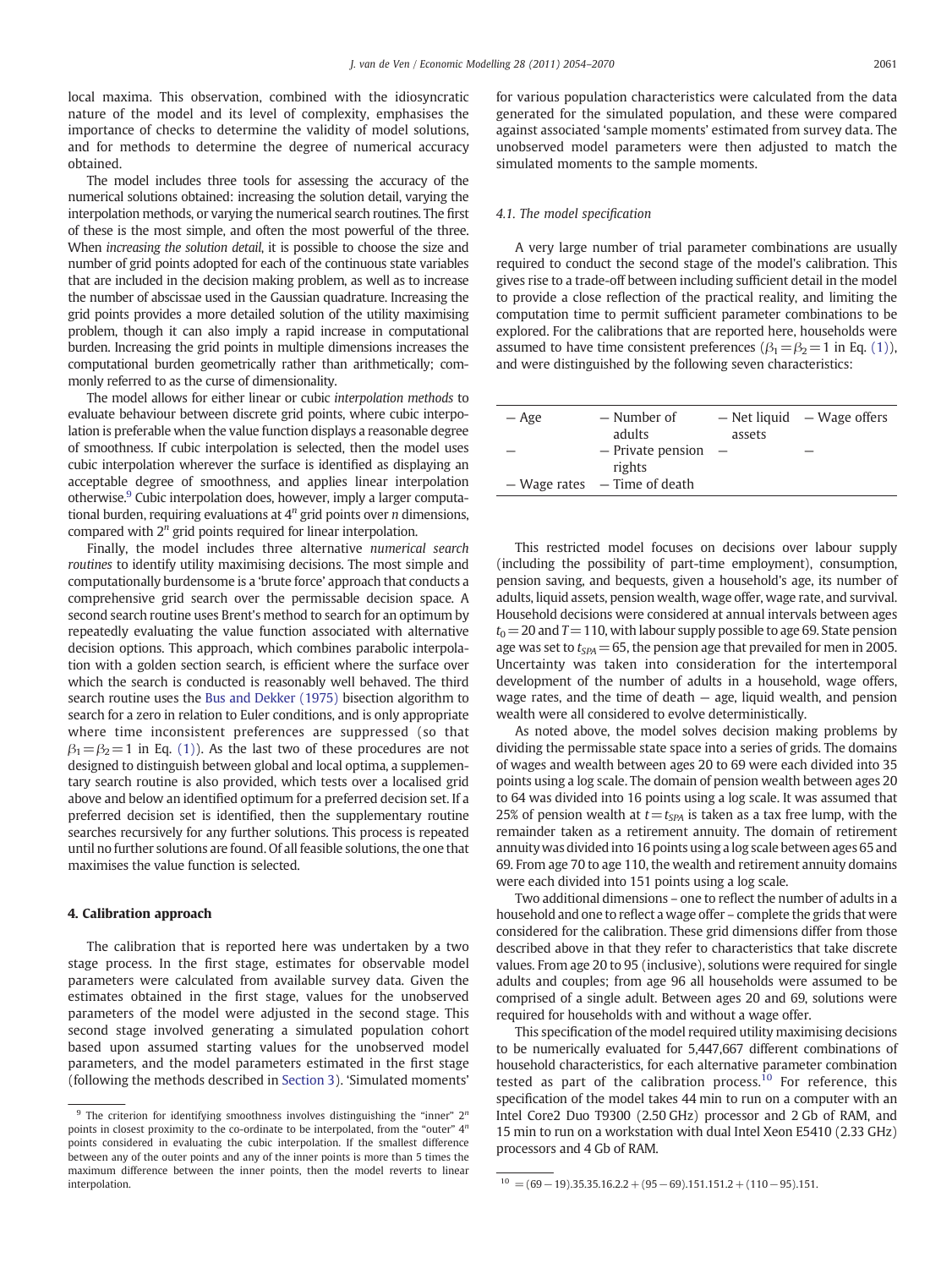# <span id="page-8-0"></span>4.2. The specific calibration strategy adopted

Three basic sets of model parameters required adjustment in the second stage of the calibration process $^{11}$ :

- wage parameters, which are described in [Section 2.4:](#page-5-0)  $p^{wo}(n_{i,t}^a, t)$ ,  $m(n_{i,t}^a, t)$ ,  $\kappa(n_{i,t}^a, t)$ ,  $\mu_{n^a,t_0}$ ,  $\sigma_{n^a,t_0}^2$ ,  $\sigma_{\omega,n_{i,t}^a}^2$
- preference parameters, which are described in [Section 2.1](#page-2-0): γ, ε, δ,  $\alpha$ .
- and a subset of tax parameters, which are described below.

Although the monolithic nature of the model complicates piecewise parameter adjustment, extensive experimentation revealed that some aspects of the model calibration are more sensitive to alternative parameter specifications than are others. This observation motivated the strategy that was adopted for the current study, which is structured round an ordered series of calibration sub-problems. The calibration strategy focussed upon matching the simulated to sample moments in the following order:

- 1. employment income
- 2. disposable income
- 3. the time profile of employment decisions
- 4. the time profile of consumption
- 5. the relationship between wealth and employment late in the working lifetime
- 6. the relationship between employment and consumption late in the working lifetime.

The calibration procedure began by assuming a set of starting values for the parameters to be calibrated. These starting values were selected to broadly match the model to survey data, with a tendency to understate the preference for leisure (to ensure sufficient data to construct simulated moments for employment income). The parameters of the model were then adjusted to match the simulated to sample statistics in a cascading process, focussing first upon the moments described in 1 above, and then moving up through the list, re-adjusting parameters associated with lower levels each time parameters associated with higher levels were revisited. Each of the six stages of the calibration is now described in turn.

# 4.2.1. Matching employment income

The parameters  $\mu_{n^a,t_0}$  and  $\sigma_{n^a,t_0}^2$  were adjusted to match the distribution of household employment incomes at age 20. At the same time, the wage parameters  $m(n_{i,t}^a, t)$  were adjusted to match simulated moments to sample estimates for geometric mean employment income. As these aspects of the calibration involve the same number of model parameters as the number of matched moments, this part of the calibration is exactly identified, which facilitates a very close matching between simulated and sample moments. The same is not true, however, for  $\sigma_{\omega, n_{i,\ell}}^2$ , which is adjusted to capture the age trend described by the variance of  $(\log)$ employment income. These model parameters were adjusted by an iterative search routine designed to minimise the mean absolute difference between age specific geometric mean and log variances of employment income generated by the model, and moments estimated from survey data.

# 4.2.2. Matching disposable income

The stylisations assumed for the model produced disparities between the simulated and sample moments of employment income on the one hand, and of disposable income on the other. One of the most important considerations in this respect is the role played by accommodation costs in determining benefits eligibility in the UK. This represents a problem for the simulation model, as the model does not take explicit consideration of owner-occupation, nor does it reflect the incidence of rental costs or council taxes.

A wedge between the simulated and sample moments of employment income and disposable income poses a problem for model calibration because each measure of income tends to influence different aspects of behaviour. Employment incomes – and their relation to child care costs, housing costs, and welfare benefits – tend to have an important bearing on labour supply decisions, whereas the age profile of disposable income has an important bearing on savings decisions. To address these concerns, the current calibration adjusts the scale of housing costs to match age specific geometric means of disposable income generated by the model against associated sample moments, given the parameters assumed for employment income. Like the first stage of the model calibration, this stage was found to exhibit sufficient stability to be implemented by an automated adjustment procedure, where the procedure is designed to minimise the mean absolute difference between simulated and sample moments (of disposable income).

# 4.2.3. Matching the employment profile

The experience parameters  $\kappa(n_{i,t}^a, t)$  were adjusted to match age profiles of full-time and part-time employment. The utility price of leisure,  $\alpha$ , was adjusted to match average rates of full-time employment. To avoid over-identifying the model, the age dependency that can be permitted for the probabilities of a low wage offer was suppressed, so that the parameters  $p^{wo}(n_{i,t}^a, t) = p^{wo}(n_{i,t}^a)$  for all t: these two parameters (one for each of singles and couples) were adjusted to match rates of non-employment. These parameters were adjusted manually.

#### 4.2.4. Matching the consumption profile

Age profiles for the geometric mean of consumption were matched by manually adjusting the discount rate,  $\delta$ . Lower values of  $\delta$  imply less patience in the preference relation, and consequently produce consumption profiles that embody less saving. This parameter was adjusted manually.

#### 4.2.5. Matching the relationship between wealth and retirement

Increasing the intra-temporal elasticity, ε, tends to decreases the demand for leisure relative to consumption (equivalent to later retirement) for high income households, and vice versa for low income households, [Sefton et al. \(2008\)](#page-16-0). ε, was consequently adjusted to match the simulation model to rates of employment participation by wealth quintile observed in survey data between ages 60 and 64. The associated calibration was undertaken manually.

# 4.2.6. Matching the relationship between consumption and retirement

Given  $\varepsilon$ , increasing  $1/\gamma$  tends to make consumption and leisure direct substitutes, thereby increasing the correlation between labour income and consumption, [Sefton et al. \(2008\).](#page-16-0)  $\gamma$  was consequently adjusted to reflect the influence of employment on consumption, as reflected by separate estimates for single adults and couples aged between 60 and 64 for the following linear equation:

$$
log(c_{i,t}) = \alpha_0 + \alpha_1 emp_{i,t} + \varepsilon_{i,t}
$$
\n(17)

where  $emp_{i,t}$  is a dummy variable taking the value 1 if household *i* at age t chose some employment and 0 otherwise.

# 4.3. The survey data

There is no internally consistent basis upon which to calibrate the model. This is because the model does not capture real-world

<sup>&</sup>lt;sup>11</sup> Conspicuous exceptions from the list of parameters provided here are  $(\zeta_a,\zeta_b)$ , which govern preferences over bequests, and  $\psi(n_{i,t}^a)$  which describes the intertemporal persistence of the wage generating process. These parameters are not "tied down" by the calibration strategy that is described below, and were consequently exogenously set.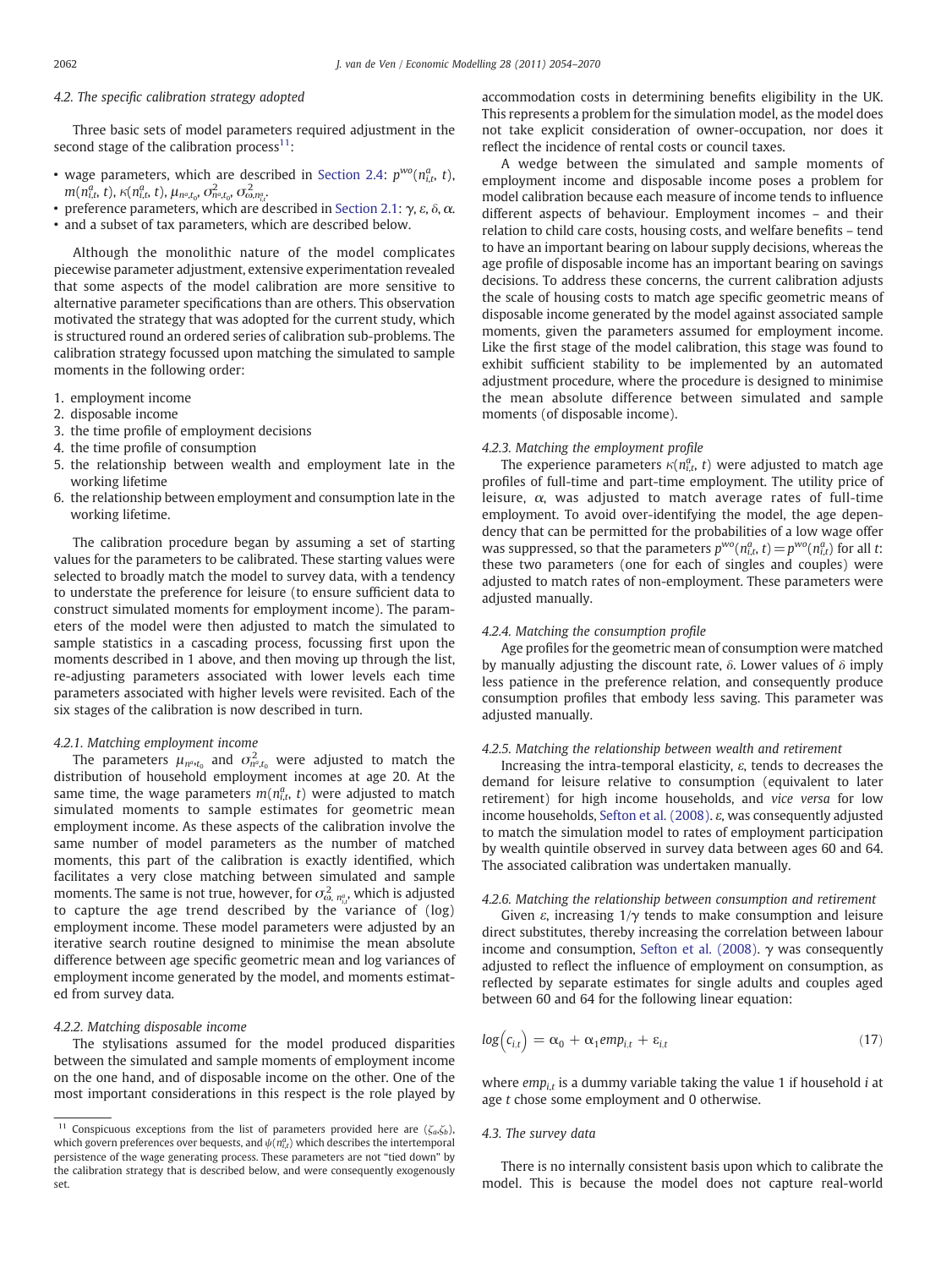<span id="page-9-0"></span>uncertainty in the prevailing economic environment, including variation over a range of parameters that reflect the evolving tax and benefits system, conditions of the macro-economy, household demographics, and so on.<sup>12</sup> The related literature has consequently focussed on three alternative data sources, which are all imperfect in their own ways. The first is (pseudo) panel data for an actual cohort. These data are affected by time and cohort effects that make them unrepresentative for the population in general.<sup>13</sup> Alternatively, it is possible to control for time and cohort effects by econometric estimation. In this case, collinearity between age, cohort and time effects implies the need to introduce an additional restriction to permit identification. One popular restriction, suggested by [Deaton](#page-16-0) [\(1997\),](#page-16-0) is to assume that time effects average out over the long run. This assumption produces estimated age profiles that represent an average taken over all cohorts included in the (pseudo) panel data set used for estimation. Calibrating the model against this sort of age profile implicitly assumes – as do calibrations based upon data for a single population cohort – that behaviour is invariant to changes in the policy environment that occurred during the period of estimation. This assumption is difficult to maintain when one of the objectives of the analysis is to consider behavioural responses to alternative policy experiments.<sup>14</sup>

The third approach, which was adopted for the current paper, involves matching the model against suitably adjusted age profiles described by cross-sectional survey data. The adjustments are necessary to reflect the fact that cross-sectional data do not usually include a description of agent expectations regarding their future circumstances; expectations that are crucial in determining the decisions projected by the model. It is consequently assumed that households behave as though they will be subject to the policy environment that prevailed in 2005 for the remainder of their lives; that they expect their labour incomes to grow at a constant rate; that the anticipated probabilities governing cohabitation reflect 2005 cross-sectional data; and that the probabilities governing mortality reflect official projections for the cohort aged 20 in 2005.

# 5. Estimates for observable model parameters

The model parameters for which exogenous estimates were obtained are concerned with five key issues: taxation, life expectancy, intertemporal indexing, the distinction between alternative labour classes, and household demographics. A conspicuous omission from this list is the treatment of wages, the parameters for which were addressed as part of the second stage calibration to ensure the approach taken to account for sample selection is consistent with the wider analytical framework. The specification of these five aspects of the model is described in turn below.

# 5.1. Taxation

Taxes and benefits considered for the calibration were specified to closely reflect the rates and thresholds of schemes that were applied in the UK in 2005. Recall from [Section 2.2](#page-3-0) that the model divides the lifetime into three periods for the purpose of calculating disposable income: the working lifetime  $t < t_{ER}$ , early retirement  $t_{ER} \leq t < t_{SPA}$ , and pension receipt  $t_{SPA} \leq t$ . Taxes and benefits during the working lifetime,  $t < t_{ER}$  = 60, were specified to closely reflect schedules reported in the April 2005 edition of the Tax Benefit Model Tables (TBMT), issued by the Department for Work and Pensions.<sup>15</sup> The period of early retirement in the model was defined to capture the effects of income taxes and the Pension Guarantee. The Pension Guarantee was a benefit payable to individuals from age 60 in 2005, and was subject to a 100% withdrawal (claw-back) rate on private income until the benefit was exhausted. Finally, the period of pension receipt,  $65=t<sub>SPA</sub>≤t$ , was specified to reflect income taxes, the basic state pension, and the Pension Credit. The basic state pension was represented by a flat rate (universal) benefit, and the Pension Credit by a means tested benefit subject to a 40% withdrawal rate on private income.

# 5.2. Life expectancy

The survival probabilities assumed for calibrating the model were based upon the period life tables published by the Government Actuary's Department (GAD). These data were used to calculate the age specific probabilities of survival for a couple, where both members of the couple were aged 20 in 2005. The projections embody official estimates for the trend improvement of future survival rates, and their use in calibrating the model is consistent with our assumption of rationally behaved households.

The official data permit survival rates to be calculated to age 94. Age specific survival probabilities between 95 and 110 were exogenously specified to obtain a smooth progression from the official estimate at age 94 to a 0% survival probability at age 110. These probabilities are reported in [Table 3](#page-11-0) from age 61.

# 5.3. Intertemporal indexing

A number of aspects of the economic environment were subject to indexing as part of the calibrations that are reported here. Wages and consumption statistics estimated from cross-sectional data were adjusted to reflect growth of 1.3% p.a., based upon ONS data which indicate that the consumer price deflator grew 3.0% p.a., and that the rate of nominal wage growth was 4.3% p.a. on average between 1990 and 2007. Tax thresholds were indexed to grow at the rate of 0.1% p.a. This is the real rate of growth of the basic rate tax threshold between 2000/01 and 2006/07. A growth rate of 1.6% p.a. was assumed for welfare benefits, based upon a weighted average of the real rates of growth observed for the Child Benefit, unemployment benefits, and the Basic State Pension. Both housing and child care costs were assumed to grow at the same rate of 2.1% p.a. This rate is based upon a nominal rate of growth of 5.7% p.a. in rental costs between 1987 and 2006, and an associated rate of inflation of 3.6% p.a. The rate of return to positive holdings of net liquid wealth  $(r<sup>I</sup>)$  was assumed to be 4.0% p. a. This is double the real rate of return on cash held with banks, building societies and ISAs during the period between April 1999 and December 2006, and was selected because simulated net liquid wealth is a composite asset that includes investment classes which usually provide a higher yield than cash balances. The average real interest charges applied between January 1995 and January 2006 to credit card loans, and to unsecured personal loans in excess of £10,000, were, respectively, 18.0% and 9.7% per annum. The lower limit cost of debt  $(r_l^D)$  was consequently set to 8% per annum, and the upper limit  $(r_u^D)$  to 18%.

# 5.4. Distinguishing the implications of alternative labour supply decisions

The labour supply and wage effects of alternative labour supply decisions were estimated using data from the 2005/06 Family Resources Survey. Weighted averages were calculated for the number of hours worked, and for gross labour income, distinguishing population sub-samples by the number of adults in a household and labour market status. The proportions considered for the calibration are reported in [Table 1](#page-10-0).

 $^{12}\,$  See [Nelissen \(1998\)](#page-16-0) for an early simulation study that takes into consideration the influence of the evolving tax structure. It is of note that this critique may be applied more broadly to much of the literature that is concerned with behavioural responses in an evolving economic environment.

<sup>&</sup>lt;sup>13</sup> See, for example, [Attanasio et al. \(2005\).](#page-15-0)

<sup>&</sup>lt;sup>14</sup> See, for example, [Sefton et al. \(2008\).](#page-16-0)

<sup>15</sup> See [http://www.dwp.gov.uk/asd/tbmt.asp.](http://www.dwp.gov.uk/asd/tbmt.asp)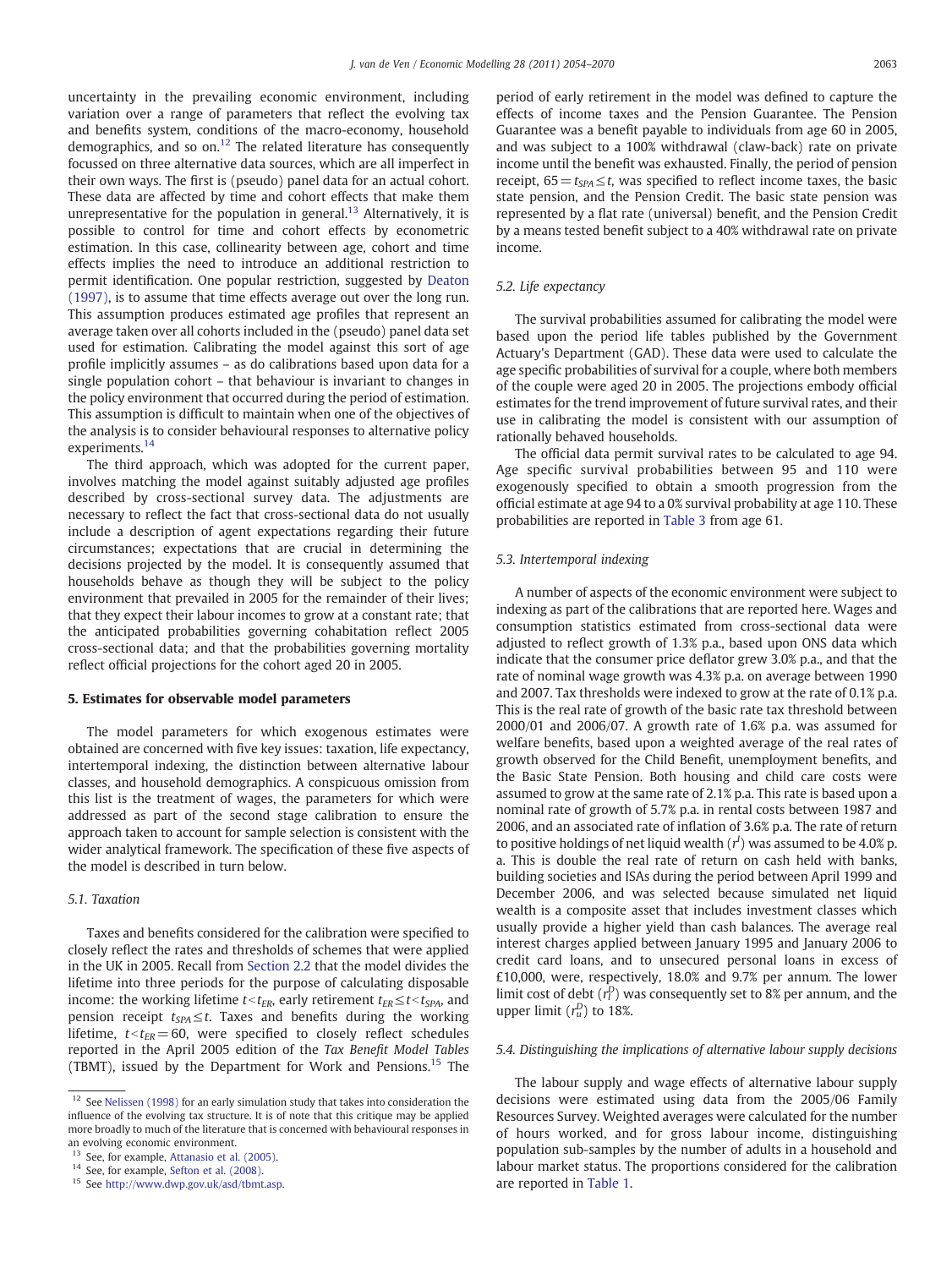# <span id="page-10-0"></span>Table 1

Model parameters to distinguish the effects on leisure and labour income of alternative labour supply decisions.

Source: author calculations from 2005/06 Family Resource Survey data.

| Number<br>of adults | <b>Employment decision</b>  | Leisure<br>cost <sup>a</sup> | Propn of<br>full-time wage |
|---------------------|-----------------------------|------------------------------|----------------------------|
|                     | Not employed                | 0.000                        | 0.000                      |
|                     | Part-time employed          | 0.480                        | 0.357                      |
|                     | Full-time employed          | 1.000                        | 1.000                      |
| 2                   | Not employed                | 0.000                        | 0.000                      |
| 2                   | 1 part-time employed        | 0.220                        | 0.188                      |
| 2                   | 1 full-time employed        | 0.514                        | 0.614                      |
| 2                   | 1 part-time and 1 full-time | 0.774                        | 0.808                      |
| 2                   | 2 full-time employed        | 1.000                        | 1.000                      |

<sup>a</sup> Leisure cost specified relative to full-time employment of all adult members.

#### 5.5. Household demographics

The logit equation used to model the number of adults in a household was estimated using pooled data derived from waves 1 (1991/92) to 15 (2005/06) of the BHPS. Regression statistics are reported in Table 2.

As is implicit in the description of the calibration strategy that is stated above, dependant children were modelled deterministically in the simulations used to calibrate the model. In this case, the number of children in a household was considered to be a function of the household's age and number of adults. The number of children assumed for a simulated household was specified to reflect age specific averages (by relationship status) observed in the same sample population that was used to obtain estimates for the processes used to generate the number of adults in a household, as discussed above.<sup>16</sup> These age specific averages are reported in [Table 3](#page-11-0).

# 6. Calibrated model parameters

Following an extensive search, the calibrated parameter values are reported in [Tables 4](#page-11-0)–6. This section begins by interpreting the calibrated parameters in context of the exogenously assumed decision making environment. Sensitivity of the match obtained between simulated and sample moments is then discussed, before drawing conclusions regarding the apparent inconsistencies between the behavioural model as it is described here and associated observations drawn from survey data.

# 6.1. Calibrated parameters and match to sample moments

Although no consensus exists regarding a generally representative value for relative risk aversion, it is common for comparable studies to assume a value between 1.0 and 4.0. This range is consistent with the calibrated value of 2.9 reported in [Table 4.](#page-11-0) The relative values of the intra-temporal elasticity (ε) and relative risk aversion (1/ $\gamma$ ) imply that consumption and leisure are direct substitutes, and simulations under the calibrated parameter specification imply an average intertemporal elasticity of substitution for consumption of 0.41, which lies within the range of values identified in the related literature.17 The discount factor indicates slightly less impatience than the assumed real rate of return (3.6% c.f. 4.0% per annum), and the utility price of leisure is in the region of 1.0 by construction.<sup>18</sup> Finally, the calibrations assume that full-time employment reduces

|--|--|

Regression statistics for logit model of relationship status.

| Variable                                                                                            | Coefficient                                                                            | std. error                                          |
|-----------------------------------------------------------------------------------------------------|----------------------------------------------------------------------------------------|-----------------------------------------------------|
| Constant<br>Age<br>Age <sup>2</sup><br>Single<br>Correct predictions<br>Sample<br>Proportion single | $-3.37007$<br>$-3.16E - 02$<br>$6.00E - 04$<br>5.61881<br>0.94663<br>79.551<br>0.33078 | 0.14255<br>$5.64E - 03$<br>$5.24E - 0.5$<br>0.03347 |

Author calculations based on pooled data from waves 1 to 15 of the BHPS.

leisure time by 50% prior to age 65 (state pension age), and by 67% from age 65. I discuss the reasons for this disparity in the leisure price of employment at further length below.

The calibrated age specific wage experience effects are stronger for singles than for couples throughout the working lifetime. The age profiles assumed for the experience effect are non-decreasing for both singles and couples, rising from a minimum at the beginning of the simulated lifetime of 2.5% per annum for singles and 2.1% per annum for couples, to peak at 15% and 13% respectively at the end of the working lifetime. Hence, if a single person aged 20 chooses to work full-time, then they can expect to have a latent wage at age 21 that is 2.5% higher than it would have been had they chosen not to work at all.

The age specific weights on housing costs assumed for analysis describe similar profiles for both singles and couples, increasing from zero at the beginning of the simulated lifetime, to peak in the late 50s, before falling away at higher ages. The scale of the calibrated housing costs are, however, quite different for singles and couples. For singles, the weight on housing costs peaks at around 60% of the statistics assumed in the DWP Tax Benefit Model Tables. For couples, in contrast, the housing costs weight peaks at just under 100%. This disparity in scale is perhaps not very surprising, given that the maximum housing costs assumed for couples are less than £10 per week higher than those for singles after adjusting for the number of children in a household. The calibrations consequently suggest that the housing costs assumed for couples in the simulated tax and benefits framework may understate the practical reality. Nevertheless, it is important to bear in mind that the calibrated housing costs adjustments reflect the aggregate disparity between the simulated and actual tax and benefits functions. The age profiles reported for the housing costs weights in [Table 5](#page-12-0) consequently aggregate a range of characteristics that extend beyond housing costs per sé.

It is useful to discuss this issue in a little more depth. Although the practical reality regarding the tax and benefit treatment of households in the UK is very complex, six principal factors can be identified as determinants of disposable income. They are, in approximate order of importance, the private income, labour force status, and age of each household member, the number of dependant children, housing costs, and the health status of household members. To recap, the calibration that is considered here takes explicit account of the first two of these factors, subject to the implicit assumption that children do not earn income. A single age is attached to each household for the purposes of taxation, which implicitly focuses analysis on same-aged spouses. The numbers of dependant children and housing costs are specified as deterministic and non-stochastic functions of the numbers of adults and household age. Finally, the model ignores variation in health, thereby focussing upon the healthy population subgroup. It is not immediately clear what the stylisations assumed by the model imply for mean incomes by age, which is the determining factor for the housing costs adjustments that are reported in [Table 5](#page-12-0). It is, however, likely that the omission of household heterogeneity that is relevant for determining taxes and benefits in practice is likely to dampen the simulated dispersion of disposable incomes, relative to the practical reality.

<sup>&</sup>lt;sup>16</sup> The age profiles considered for the number of children in a household by relationship status were smoothed using a five point moving average (between annual age groups).

 $17$  Calculated at population averages for consumption (£592 per week), leisure (0.659), and the equivalence scale  $(1.702*470)$  between ages 20 and 50, weighting each age equally.

<sup>&</sup>lt;sup>18</sup> This is achieved by multiplying the equivalence scale by 470, to normalise equivalised consumption  $(c/\theta)$ .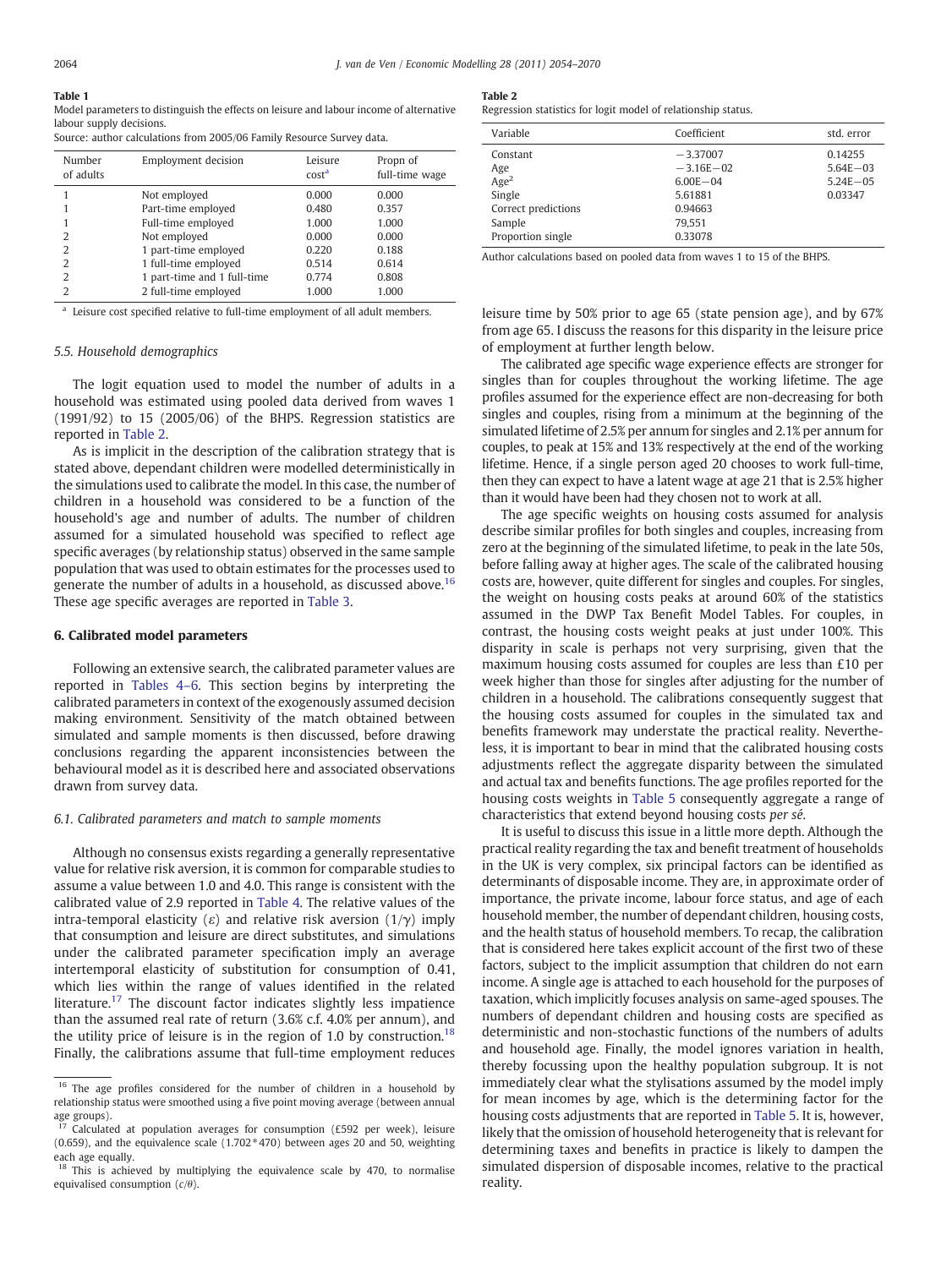<span id="page-11-0"></span>

| Table 3 |  |  |                                                       |
|---------|--|--|-------------------------------------------------------|
|         |  |  | Estimates for observed age specific model parameters. |

|     | Number of children |         |       |         |         | Mortality rates |           |     |           |
|-----|--------------------|---------|-------|---------|---------|-----------------|-----------|-----|-----------|
| Age | Singles            | Couples | Age   | Singles | Couples | Age             | Mortality | Age | Mortality |
| 20  | 0.28               | 0.70    | 45    | 0.43    | 1.29    | 61              | 0.001     | 86  | 0.016     |
| 21  | 0.33               | 0.69    | 46    | 0.39    | 1.17    | 62              | 0.001     | 87  | 0.017     |
| 22  | 0.40               | 0.66    | 47    | 0.35    | 1.05    | 63              | 0.001     | 88  | 0.020     |
| 23  | 0.46               | 0.65    | 48    | 0.30    | 0.93    | 64              | 0.001     | 89  | 0.034     |
| 24  | 0.52               | 0.65    | 49    | 0.25    | 0.79    | 65              | 0.001     | 90  | 0.043     |
| 25  | 0.58               | 0.67    | 50    | 0.21    | 0.67    | 66              | 0.001     | 91  | 0.046     |
| 26  | 0.62               | 0.71    | 51    | 0.16    | 0.55    | 67              | 0.001     | 92  | 0.053     |
| 27  | 0.65               | 0.79    | 52    | 0.13    | 0.45    | 68              | 0.002     | 93  | 0.044     |
| 28  | 0.69               | 0.88    | 53    | 0.10    | 0.36    | 69              | 0.001     | 94  | 0.072     |
| 29  | 0.74               | 0.99    | 54    | 0.08    | 0.29    | 70              | 0.002     | 95  | 0.102     |
| 30  | 0.80               | 1.09    | 55    | 0.06    | 0.24    | 71              | 0.002     | 96  | 0.135     |
| 31  | 0.83               | 1.20    | 56    | 0.05    | 0.20    | 72              | 0.003     | 97  | 0.170     |
| 32  | 0.89               | 1.32    | 57    | 0.04    | 0.16    | 73              | 0.003     | 98  | 0.209     |
| 33  | 0.92               | 1.42    | 58    | 0.03    | 0.13    | 74              | 0.003     | 99  | 0.250     |
| 34  | 0.94               | 1.51    | 59    | 0.02    | 0.11    | 75              | 0.005     | 100 | 0.295     |
| 35  | 0.91               | 1.59    | 60    | 0.02    | 0.10    | 76              | 0.003     | 101 | 0.343     |
| 36  | 0.90               | 1.65    | 61    | 0.02    | 0.09    | 77              | 0.005     | 102 | 0.396     |
| 37  | 0.85               | 1.68    | 62    | 0.02    | 0.08    | 78              | 0.007     | 103 | 0.452     |
| 38  | 0.81               | 1.70    | 63    | 0.01    | 0.07    | 79              | 0.007     | 104 | 0.513     |
| 39  | 0.75               | 1.70    | 64    | 0.01    | 0.06    | 80              | 0.007     | 105 | 0.580     |
| 40  | 0.70               | 1.68    | 65    | 0.01    | 0.05    | 81              | 0.010     | 106 | 0.651     |
| 41  | 0.65               | 1.64    | 66    | 0.01    | 0.05    | 82              | 0.011     | 107 | 0.728     |
| 42  | 0.60               | 1.59    | 67    | 0.00    | 0.04    | 83              | 0.010     | 108 | 0.812     |
| 43  | 0.53               | 1.50    | 68    | 0.00    | 0.04    | 84              | 0.015     | 109 | 0.902     |
| 44  | 0.49               | 1.40    | $69+$ | 0.00    | 0.00    | 85              | 0.019     | 110 | 1.000     |

Notes: average numbers of children by age and relationship status estimated from waves 1 to 15 of the BHPS morality rates calculated on cohort life expectancies for couple aged 20 in 2005 published by the ONS.

We turn now to the relation between the simulated statistics obtained from the model using the calibrated parameter values reported in Tables 4 and 5, and the associated sample statistics calculated from survey data, displayed in [Figs. 1](#page-13-0)–4. All monetary values are reported relative to average gross annual income for all full-time employees in the UK during 2005/06, equal to £474 per week.<sup>19</sup>

[Figs. 1](#page-13-0)–4 reveal a close match between the simulated and sample moments. Starting with [Fig. 1](#page-13-0), the top two panels indicate that the model does a very good job of capturing the incidence of full-time, part-time and non-employment described by survey data throughout the simulated lifetime. Panel C of the figure also indicates that the model does a good job of capturing the influence of wealth on the timing of retirement, with poorer households choosing to retire sooner than richer households.

[Fig. 2](#page-14-0) indicates that the match obtained between the simulated and sample moments for employment income is less close than the match obtained for rates of employment participation. In particular, the top panel of [Fig. 2](#page-14-0) indicates that the model closely reflects the geometric mean of employment incomes described by survey data up to age 55, but tends to overstate the geometric mean thereafter. The largest disparities between the simulated and sample moments are observed at age 64, just prior to state pension age in the simulations. In this regard, it is important to note that the disparities between the model and survey data that are revealed by Panel A of [Fig. 2](#page-14-0) are affected by sample selection in the timing of retirement: by age 60 more than half of all adults in a couple and 70% of single adults no longer choose to work under the simulations. The bottom panel of [Fig. 2,](#page-14-0) by contrast, indicates a relatively close match between simulated and sample moments for the dispersion of employment incomes throughout the simulated lifetime.

|--|--|

Calibrated values for age independent model parameters.

|                                                      | Value   | Parameter <sup>a</sup> |
|------------------------------------------------------|---------|------------------------|
| Preference parameters                                |         |                        |
| Relative risk aversion                               | 2.900   | $1/\gamma$             |
| Intra-temporal elasticity                            | 0.560   | δ                      |
| Discount factor                                      | 0.964   | $\delta$               |
| Utility price of leisure                             | 1.221   | $\alpha$               |
| Bequest motive: constant                             | 1.000   | ζa                     |
| Bequest motive: slope                                | 0.100   | $\zeta_b$              |
|                                                      |         |                        |
|                                                      |         |                        |
|                                                      | Singles | Couples                |
| Relationship specific parameters                     |         |                        |
| Prob of low wage offer                               | 0.267   | 0.039                  |
| Housing weight (aged $79+$ )                         | 0.002   | 0.434                  |
| Per period income shocks <sup>b</sup>                | 0.201   | 0.126                  |
| Age 20 income distribution <sup>b</sup>              | 0.383   | 0.381                  |
| Age 20 mean of log income                            | 5.435   | 6.062                  |
| Leisure cost of full-time work prior to age 65 (SPA) | 0.500   | 0.500                  |

 $a$  Preference parameters, as defined in Eqs. [\(1\) and \(2\).](#page-2-0)

**b** Specified as standard errors (of logs).

That a poorer match should be obtained between simulated and sample moments for employment income, relative to rates of employment participation, may come as something of a surprise, given the relative flexibility of the model parameters that govern the simulation of employment incomes. If employment profiles were calibrated by adjusting 14 model parameters<sup>20</sup> – most of which have an opaque influence on age specific employment incentives – whereas moments of employment income were calibrated by adjusting 106 model parameters<sup>21</sup> – all of which have a clear correspondence to age specific moments of employment income – then why was a better fit obtained to the former than the latter? The inter-related nature of the simulated moments upon which the calibration is based complicates piece-wise explanation of the incentives that underlie this aspect of the calibration. The current subsection consequently proceeds by discussing the remaining moments against which the model was calibrated, and I return to discuss the disparities that are identified here at length in the following subsection.

The top panel of [Fig. 3](#page-14-0) indicates that, in contrast to the statistics reported for employment income, the model does a very good job of matching the geometric mean of disposable incomes throughout the simulated lifetime. This result is not particularly surprising, as the age specific weights on housing costs were adjusted to match the model to sample moments for geometric mean disposable income. Although not included as a formal part of the calibration, associated statistics of dispersion are reported in the bottom panel of [Fig. 3.](#page-14-0) These indicate that the model tends to understate the dispersion of disposable incomes by age for both singles and couples, which is best interpreted as providing a measure of the extent to which the simulated tax and benefits system departs from the practical reality (as noted above).

At age 65, the simulated geometric mean of disposable income jumps up for both singles and couples in a way that is not evident in the associated sample moments. This is in contrast to the associated moments for employment income displayed in [Fig. 2](#page-14-0), which jump down at age 65. Note that the jump in the geometric mean of

<sup>&</sup>lt;sup>19</sup> Average gross annual income for all full-time employees reported for winter 2005/ 06, reported in Labour Force Survey Historical Quarterly Supplement, Table 37, available from the National Statistics website: <http://www.statistics.gov.uk/>.

<sup>&</sup>lt;sup>20</sup> The intra-temporal elasticity,  $\varepsilon$ , the utility price of leisure,  $\alpha$ , four measures of the leisure price of full-time employment (singles and couples, pre age 65 and post 65), six parameters of the experience effect on wages, κ, (in bold in [Table 5](#page-12-0)), and two age independent probabilities of receiving a low wage offer,  $p^{wo}$ , one for singles and one for couples.

<sup>&</sup>lt;sup>21</sup> 50 age specific parameters of wage growth,  $m(t)$ , two parameters for the distribution of employment incomes at the beginning of simulated life,  $\mu_{t_0}$ ,  $\sigma_{t_0}^2$ , and one parameter for the uncertainty of wages from one year to the next,  $\sigma_{\omega}^2$ , for each of singles and couples.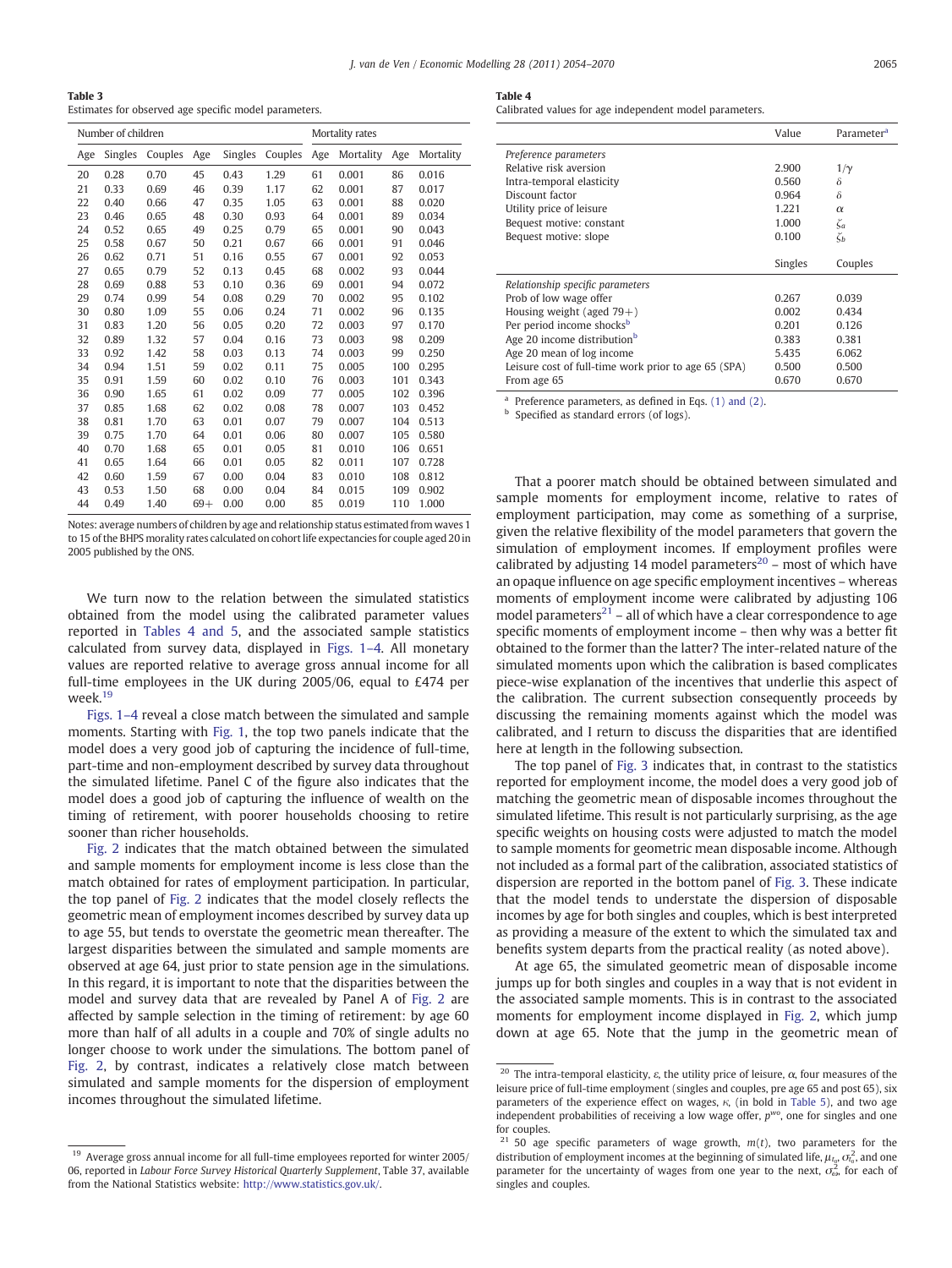<span id="page-12-0"></span>

| Table 5 |                                                                       |
|---------|-----------------------------------------------------------------------|
|         | Calibrated values for age specific model parameters of single adults. |

| Age | Trend<br>income <sup>a</sup> | Experience<br>effect <sup>a</sup> | Housing<br>weight <sup>b</sup> | Age | Trend<br>income <sup>a</sup> | Experience<br>effect <sup>a</sup> | Housing<br>weightb |
|-----|------------------------------|-----------------------------------|--------------------------------|-----|------------------------------|-----------------------------------|--------------------|
| 20  | 78.57                        | 0.02500                           | 0.01477                        | 45  | 223.15                       | 0.13077                           | 0.48664            |
| 21  | 85.91                        | 0.02923                           | 0.03494                        | 46  | 225.97                       | 0.13500                           | 0.50246            |
| 22  | 96.83                        | 0.03346                           | 0.05485                        | 47  | 228.41                       | 0.13607                           | 0.51733            |
| 23  | 108.77                       | 0.03769                           | 0.07462                        | 48  | 228.70                       | 0.13714                           | 0.53121            |
| 24  | 122.71                       | 0.04192                           | 0.09407                        | 49  | 226.35                       | 0.13821                           | 0.54407            |
| 25  | 137.93                       | 0.04615                           | 0.11313                        | 50  | 222.58                       | 0.13929                           | 0.55598            |
| 26  | 152.44                       | 0.05038                           | 0.13171                        | 51  | 220.42                       | 0.14036                           | 0.56701            |
| 27  | 165.64                       | 0.05462                           | 0.14976                        | 52  | 219.15                       | 0.14143                           | 0.57703            |
| 28  | 178.07                       | 0.05885                           | 0.16732                        | 53  | 216.53                       | 0.14250                           | 0.58554            |
| 29  | 191.18                       | 0.06308                           | 0.18452                        | 54  | 211.88                       | 0.14357                           | 0.59158            |
| 30  | 204.88                       | 0.06731                           | 0.20157                        | 55  | 207.03                       | 0.14464                           | 0.59389            |
| 31  | 215.12                       | 0.07154                           | 0.21874                        | 56  | 204.46                       | 0.14571                           | 0.59130            |
| 32  | 222.17                       | 0.07577                           | 0.23632                        | 57  | 201.88                       | 0.14679                           | 0.58289            |
| 33  | 229.30                       | 0.08000                           | 0.25449                        | 58  | 199.30                       | 0.14786                           | 0.56804            |
| 34  | 235.99                       | 0.08423                           | 0.27335                        | 59  | 196.72                       | 0.14893                           | 0.54631            |
| 35  | 242.81                       | 0.08846                           | 0.29289                        | 60  | 194.14                       | 0.15000                           | 0.51752            |
| 36  | 251.86                       | 0.09269                           | 0.31299                        | 61  | 191.56                       | 0.15000                           | 0.48185            |
| 37  | 258.09                       | 0.09692                           | 0.33346                        | 62  | 188.98                       | 0.15000                           | 0.43983            |
| 38  | 258.57                       | 0.10115                           | 0.35411                        | 63  | 186.40                       | 0.15000                           | 0.39224            |
| 39  | 256.26                       | 0.10538                           | 0.37468                        | 64  | 183.83                       | 0.15000                           | 0.33999            |
| 40  | 253.08                       | 0.10962                           | 0.39497                        | 65  | 181.25                       | 0.15000                           | 0.28392            |
| 41  | 249.73                       | 0.11385                           | 0.41477                        | 66  | 178.67                       | 0.15000                           | 0.22507            |
| 42  | 242.83                       | 0.11808                           | 0.43392                        | 67  | 176.09                       | 0.15000                           | 0.16400            |
| 43  | 232.23                       | 0.12231                           | 0.45233                        | 68  | 173.51                       | 0.15000                           | 0.10429            |
| 44  | 224.41                       | 0.12654                           | 0.46991                        | 69  | 170.93                       | 0.15000                           | 0.03948            |
|     |                              |                                   |                                |     |                              |                                   |                    |

<sup>a</sup> Tend income  $=m(t)$ , and experience effect = kappa in Eq. [\(12\),](#page-5-0) values in bold adjusted during calibration.

Housing weight refers to age specific factor used to adjust housing costs.

disposable income at age 65 is not due to a coincident jump in the housing weights that are applied, as the age profiles for the housing weights were subject to kernel smoothing. The jumps that are evident in the geometric means reported in [Figs. 2 and 3](#page-14-0) are attributable to discontinuities in labour supply responses, an issue that is discussed at length in the following subsection.

Finally, the top panel of [Fig. 4](#page-14-0) indicates that the simulation model does a good job of capturing the age profiles described for the geometric mean of household consumption for both singles and couples. Consistent with the statistics reported for the dispersion of disposable incomes, the bottom panel of [Fig. 4](#page-14-0) indicates that the dispersion of household consumption by age and relationship status that is described by survey data is understated by the simulation model.

# 6.2. Sensitivity to principal preference parameters

#### 6.2.1. Adjusting the intra-temporal elasticity, ε

As noted in [Section 4.2](#page-8-0),  $\varepsilon$  was adjusted to match the simulation model to rates of employment participation by wealth quintile observed in survey data between ages 60 and 64. Sensitivity of simulated employment participation to alternative values for  $\varepsilon$ , holding all other model parameters fixed, is reported in [Table 7.](#page-15-0) [Table 7](#page-15-0) confirms the influence of  $\varepsilon$  on the timing of retirement: a higher value for the intra-temporal elasticity, ε, tends to reduce employment participation among households in the lowest wealth quintile, and vice versa for households in the top wealth quintile.

# 6.2.2. Adjusting the parameter of relative risk aversion,  $1/\gamma$

[Section 4.2](#page-8-0) reports that increasing  $1/\gamma$  for a given value of  $\varepsilon$  tends to make leisure and consumption direct substitutes, and that  $\gamma$  was consequently adjusted to reflect the impact of employment on consumption about retirement. [Table 8](#page-15-0) reports the sensitivity of simulated behaviour to variations in  $1/\gamma$  alongside the associated sample moments upon which the calibration was based.

| Table 6                                                               |  |  |
|-----------------------------------------------------------------------|--|--|
| Calibrated values for age specific model parameters of adult couples. |  |  |

| Age | Trend<br>income <sup>a</sup> | Experience<br>effect <sup>a</sup> | Housing<br>weightb | Age | Trend<br>income <sup>a</sup> | Experience<br>effect <sup>a</sup> | Housing<br>weightb |
|-----|------------------------------|-----------------------------------|--------------------|-----|------------------------------|-----------------------------------|--------------------|
| 20  | 371.47                       | 0.02100                           | 0.00002            | 45  | 711.68                       | 0.04888                           | 0.73464            |
| 21  | 372.47                       | 0.02212                           | 0.03294            | 46  | 709.74                       | 0.05000                           | 0.76513            |
| 22  | 384.18                       | 0.02323                           | 0.06634            | 47  | 696.16                       | 0.05571                           | 0.79684            |
| 23  | 397.51                       | 0.02435                           | 0.09986            | 48  | 675.52                       | 0.06143                           | 0.82891            |
| 24  | 414.61                       | 0.02546                           | 0.13364            | 49  | 651.56                       | 0.06714                           | 0.86001            |
| 25  | 430.49                       | 0.02658                           | 0.16757            | 50  | 628.74                       | 0.07286                           | 0.88875            |
| 26  | 442.83                       | 0.02769                           | 0.20155            | 51  | 607.07                       | 0.07857                           | 0.91401            |
| 27  | 453.83                       | 0.02881                           | 0.23538            | 52  | 580.58                       | 0.08429                           | 0.93521            |
| 28  | 469.38                       | 0.02992                           | 0.26886            | 53  | 554.91                       | 0.09000                           | 0.95228            |
| 29  | 488.68                       | 0.03104                           | 0.30179            | 54  | 533.91                       | 0.09571                           | 0.96556            |
| 30  | 506.18                       | 0.03215                           | 0.33399            | 55  | 511.36                       | 0.10143                           | 0.97553            |
| 31  | 524.08                       | 0.03327                           | 0.36532            | 56  | 498.19                       | 0.10714                           | 0.98250            |
| 32  | 547.24                       | 0.03438                           | 0.39567            | 57  | 485.02                       | 0.11286                           | 0.98616            |
| 33  | 572.64                       | 0.03550                           | 0.42493            | 58  | 471.85                       | 0.11857                           | 0.98532            |
| 34  | 594.28                       | 0.03662                           | 0.45298            | 59  | 458.68                       | 0.12429                           | 0.97807            |
| 35  | 609.97                       | 0.03773                           | 0.47980            | 60  | 445.51                       | 0.13000                           | 0.96248            |
| 36  | 621.46                       | 0.03885                           | 0.50545            | 61  | 432.35                       | 0.13000                           | 0.93741            |
| 37  | 633.18                       | 0.03996                           | 0.53017            | 62  | 419.18                       | 0.13000                           | 0.90294            |
| 38  | 646.88                       | 0.04108                           | 0.55428            | 63  | 406.01                       | 0.13000                           | 0.86017            |
| 39  | 659.15                       | 0.04219                           | 0.57816            | 64  | 392.84                       | 0.13000                           | 0.81074            |
| 40  | 671.71                       | 0.04331                           | 0.60220            | 65  | 379.67                       | 0.13000                           | 0.75627            |
| 41  | 685.54                       | 0.04442                           | 0.62672            | 66  | 366.50                       | 0.13000                           | 0.69837            |
| 42  | 695.84                       | 0.04554                           | 0.65198            | 67  | 353.34                       | 0.13000                           | 0.63806            |
| 43  | 700.60                       | 0.04665                           | 0.67823            | 68  | 340.17                       | 0.13000                           | 0.57896            |
| 44  | 705.51                       | 0.04777                           | 0.70570            | 69  | 327.00                       | 0.13000                           | 0.51493            |

<sup>a</sup> Tend income  $=m(t)$ , and experience effect = kappa in Eq. [\(12\),](#page-5-0) values in bold adjusted during calibration.

<sup>b</sup> Housing weight refers to age specific factor used to adjust housing costs.

# 6.3. Factors complicating the model calibration

There are two aspects of the calibration that is reported in [Section 6.1](#page-10-0) that stand out as anomalies. The first, is the higher leisure costs that are imposed on employment from age 65, and the second is the substantial disparities reported between the simulated and sample geometric means of employment income. The terms of the preferred calibration that are reported in [Section 6](#page-10-0) were selected after rejecting an alternative calibration that imposed the same leisure cost of employment throughout the simulated lifetime, and in which the parameters of the wage generating processes were set exclusively to match simulated to sample moments for employment income. This 'restricted calibration', which is available from the author upon request, was found to obtain a very close match to moments of employment income, but to also generate insufficient savings among single adult households, and to obtain a poor fit to statistics for labour supply.

Regarding the first of these anomalies identified under the restricted calibration, the discount rate  $\delta$  was the principal parameter used to match the model to consumption/saving profiles. As the same discount rate is assumed for both single adults and couples, and as the consumption profile generated for couples under the restricted calibration was found to obtain a decent match to survey data, no compensating adjustment could be found to improve the associated match for single adult households. Hence, the restricted calibration provides a poor reflection of the consumption/savings decisions with which the model is intimately concerned.

Regarding the second of the anomalies identified for the restricted calibration, rates of labour market participation generated by the model were found to respond abruptly to age specific changes in benefits policy that applied in 2005, which are not evident in the associated survey data. In 2005, any man aged 60 or over was eligible to a means-tested retirement benefit (the Guarantee Credit) that was subject to a 100% withdrawal rate  $-$  meaning that £1 was withdrawn for every £1 of private income. From age 65 in 2005, men in the UK became eligible to the basic State Pension and to a means-tested benefit (the Savings Credit) that reduced the effective withdrawal rate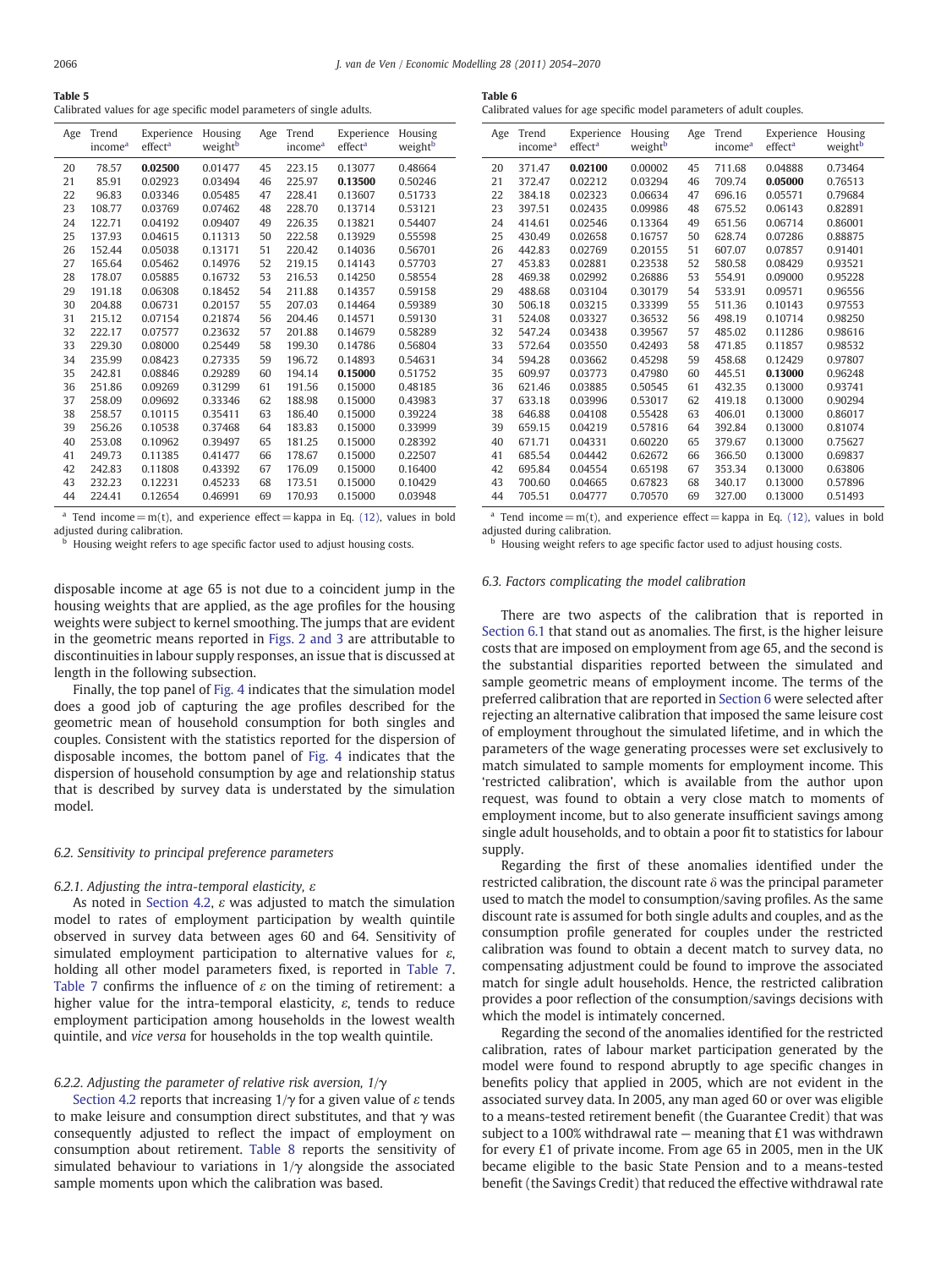<span id="page-13-0"></span>

Fig. 1. Employment statistics - simulated versus survey data. (a) Single adults; (b) adult couples; and (c) percentage of wealth quintile not economically active, 60-64 age band. Notes: sample statistics — age profiles calculated from 2005/06 FRS data. ELSA statistics — percentage of males not economically active, reported in [Marmot et al. \(2003\),](#page-16-0) p. 156. Simulated statistics — age profiles generated from model, using calibrated parameters reported in [Tables 4 and 5](#page-11-0).

on income over the basic State Pension from 100% to 40%.<sup>22</sup> The simulations suggest that the benefits structure available to men between ages 60 and 64 in 2005 represents a substantial disincentive to work for low wealth households, disincentives that are partially offset under the benefits structure that applied for men aged 65 and over. As a consequence of these incentives, the restricted model calibration generated a substantial fall in rates of employment participation from age 60, and a return to employment from age 65.

The anomalies that are identified above for the unrestricted calibration (a higher utility cost of leisure from state pension age, and poor fit to the geometric mean of employment income) are the consequence of an attempt to improve the match between simulated and sample moments of employment participation. On the one hand, higher labour incomes from age 55 help support higher rates of employment participation late in the working lifetime, and on the other a higher leisure cost of employment from age 65 suppresses labour market re-entry. These adjustments were made necessary by the form of the tax and benefits system that was assumed for the calibration.

Extensive experimentation failed to identify model parameters that could unambiguously reconcile the step-wise transitions in employment incentives described by the economic environment assumed for the model, and the smooth age profiles described by survey data. An obvious question, which remains unanswered at the time of writing, is what important aspects of the economic environment are omitted that are likely to be responsible for the mis-match that is identified here?

<sup>&</sup>lt;sup>22</sup> Women were eligible to the Savings Credit from age 60. The model makes no distinction on sex, and assumes the ages of benefits eligibility that applied for men. It also assumes eligibility to the full basic State Pension, and ignores the (earnings related) State Second Pension.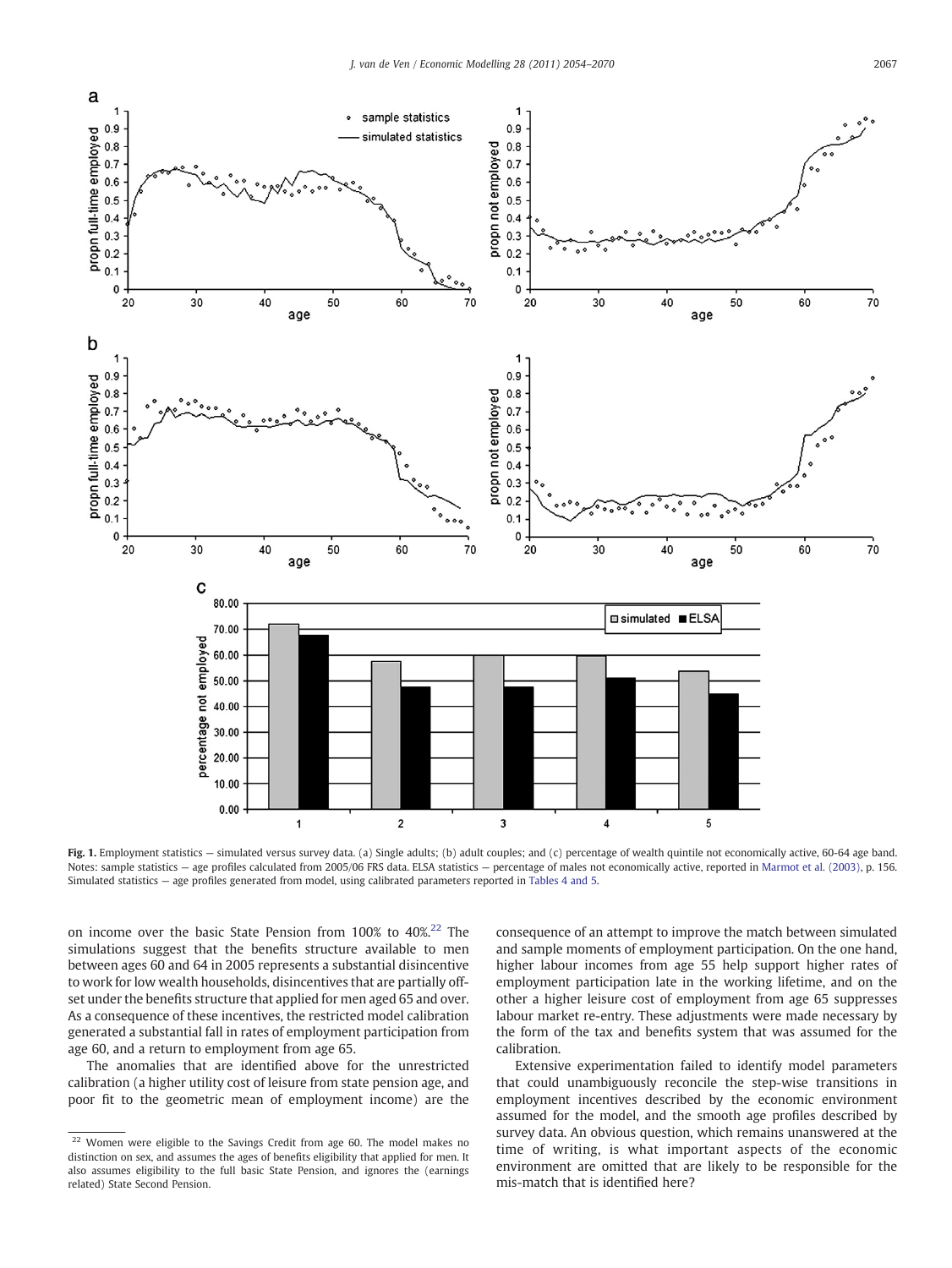<span id="page-14-0"></span>

Fig. 2. . Private non-property income profiles by age - simulated versus sample moments. Notes: sample statistics — age profiles calculated from 2005/06 FRS data. Simulated statistics — age profiles generated from model, using calibrated parameters reported in [Tables 4 and 5.](#page-11-0)



Fig. 3. Disposable income profiles by age - simulated versus sample moments. Notes: sample statistics — age profiles calculated from 2005/06 FRS data. Simulated statistics age profiles generated from model, using calibrated parameters reported in [Tables 4](#page-11-0) [and 5](#page-11-0).



Fig. 4. Consumption profiles by age  $-$  simulated versus survey data. Notes: sample statistics — age profiles calculated from 2005 EFS data, and adjusted to meet budget balance over the simulated lifetime. Simulated statistics — age profiles generated from model, using calibrated parameters reported in [Tables 4 and 5](#page-11-0).

# 7. Conclusion

Policy makers are faced with a complex problem when evaluating the relative merits of reform alternatives, suggesting that substantial welfare gains may be achieved by improving the evidence base upon which such decisions are made. It is consequently of note that the lifecycle framework, which represents current best practice in the economic analysis of intertemporal decision making, has had a very limited bearing on the policy debate in contexts where the affected behavioural margins display a clear intertemporal dimension. Valid questions are then, what progress has been made towards adapting the life-cycle framework so that it provides a suitable basis to inform the policy debate, and when will such a framework be made accessible to policy makers? In answer to the first of these questions, the last fifty years has seen a great deal of preparatory work to identify suitable assumptions upon which to found an analysis of policy within the life-cycle framework — we are now able to explain much of the behaviour that is described by the available survey data, even if some conspicuous gaps remain. Furthermore, the rapid pace of progress in computing technology means that we are able to implement increasingly detailed model specifications, which is crucial in capturing the complexity that characterises real-world circumstances. On the second question, life-cycle models that incorporate the advances described above are now being adapted for policy makers, and will hopefully start to have an important bearing upon the policy debate within a decade or two. This paper describes one such model.

The model described here is designed to explore savings and labour supply responses to tax and benefits policy. The focus upon savings provides the fundamental motivation for founding the model upon the life-cycle framework, and the allowance that is made for an experience effect on wages makes a forward-looking framework of decision making important for labour supply decisions too. The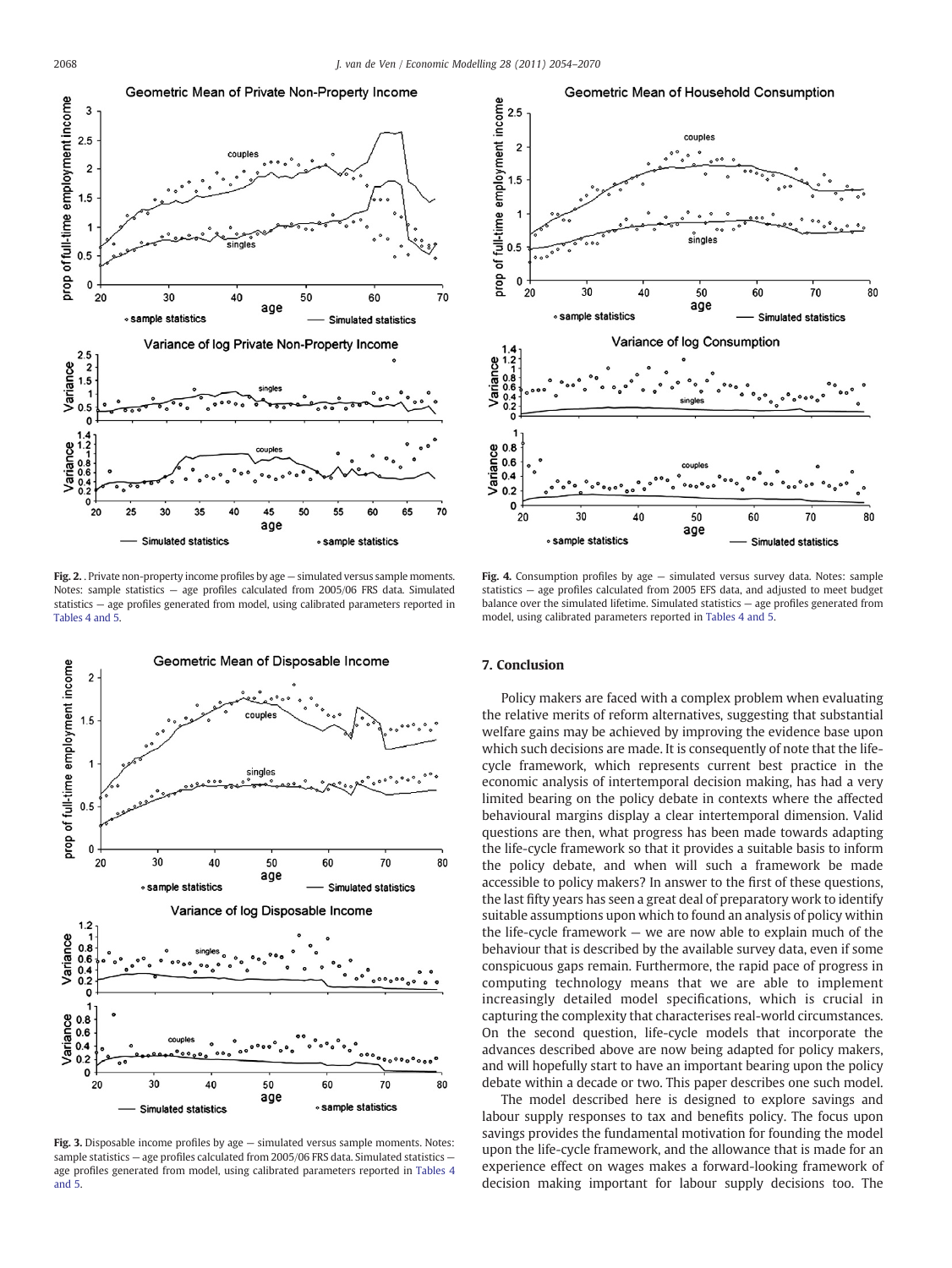<span id="page-15-0"></span>Table 7 Percentage of population aged 60–64 not economically active, by wealth quintile.

| Intra-temporal          | Population wealth quintile |      |      |      |         |
|-------------------------|----------------------------|------|------|------|---------|
| elasticity              | Lowest                     |      |      | 4    | Highest |
| 0.56 (calibrated value) | 72.2                       | 57.4 | 60.0 | 59.6 | 53.7    |
| 0.45                    | 66.2                       | 60.3 | 64.1 | 69.1 | 67.3    |
| 0.65                    | 79.6                       | 58.9 | 52.2 | 51.7 | 43.6    |
| ELSA <sup>a</sup>       | 67.6                       | 47.6 | 47.7 | 511  | 44.9    |

Statistics for men reported by [Marmot et al. \(2003\)](#page-16-0), p. 156. All other statistics reported for full simulated adult population.

central concern with taxes and benefits makes the household, defined as a single adult or partner couple and their dependant children, the natural unit to adopt for analysis. It also motivates an explicit consideration of relationship status within the modelling framework, which is in contrast to many comparable models in the contemporary literature. The emphasis on saving and labour supply decisions makes pensions policy a central focus of concern, and particular care has been taken in endowing the model with sufficient flexibility to capture the terms of commonly observed pension schemes. As a consequence of this structure, the model permits a very close reflection to be obtained to contemporary tax and benefit systems that are applied in practice.

The form of the preference structure that motivates decisions within the model is standard in the related literature, and has much intuitive appeal (e.g. [Browning and Lusardi \(1996\)\)](#page-16-0). Consumption enters the preference relation in equivalised form, where the equivalence scale reflects the number of adults and children in a household. Households are considered to be uncertain about the timing of mortality but aware of age specific mortality rates. And wages are uncertain, subject to a preference structure that is sufficiently flexible to reflect a precautionary savings motive. These three considerations have been identified as important factors in reflecting the age profiles of consumption that are commonly displayed by survey data.

Furthermore, the preference relation assumed for the model does not impose additive separability between consumption and leisure, and the model has been structured to allow for age specific probabilities of involuntary unemployment. The literature suggests that these factors can be important in capturing the change in consumption on retirement. The model also allows for timeinconsistent preferences in the form of quasi-hyperbolic discounting, so that it is sufficiently flexible to capture demand for commitment mechanisms, where these are observed. And the model allows for both hard and soft liquidity constraints in the intertemporal budget set, in response to empirical observations that these can have an important bearing on behaviour in practice. $23$ 

This model structure is shown to be sufficiently flexible to obtain a close match to a wide range of sample moments estimated from contemporary survey data. Nevertheless, the calibration that is reported here does throw up an important puzzle: why do rates of employment participation described by contemporary survey data reveal reasonably smooth trends by age, when the underlying tax and benefits system implies substantial discontinuities in the (post-tax) returns to labour? This type of issue is one that macro-modellers are well acquainted with. One solution to this issue that has been explored in the macro-literature, and which we hope to address in the near future, is to allow for decision making rigidities such as habit formation. Indeed, it is hoped that by allowing for habit formation in the preference relation, we might obtain a model structure that provides an appropriate basis for exploring behavioural responses to policy shocks in the short to medium term.

#### Table 8

Least squares regression statistics for effects of employment on consumption between ages 60 and 64, simulated and sample data.

| Relative risk aversion | Singles  | Couples  |
|------------------------|----------|----------|
| 2.9 (calibrated value) | 0.4171   | 0.3763   |
| 1.5                    | 0.2360   | 0.2684   |
| 4.5                    | 0.5157   | 0.4375   |
| EFS <sup>a</sup>       | 0.3816   | 0.3547   |
| (std error)            | (0.0867) | (0.0666) |

<sup>a</sup> Author's calculations using 2005/06 wave of EFS all other statistics reported for simulated populations.

This is in contrast to the current model specification, which is best adapted to the identification of long-run behavioural responses, which provide qualitative detail of medium term incentive effects.

The rapid advance of computing technology shows no sign of abating, and the economics profession continues to search for, and adapt to discrepancies between our theoretical understanding of the decisions that people make and the associated statistical record. In view of these trends, and given how much progress has been made to date, it is reasonable to hope that the next decade or two will see analyses based formally upon the life-cycle framework appear as a routine feature of the policy reform process, in much the same way that classical microsimulation analyses do today. To the extent that this improves the information base used to evaluate alternatives for policy reform, it is likely to deliver substantial welfare gains — a milestone that will indicate the real coming of age of the micro-economic analysis of intertemporal behaviour.

# Acknowledgement

The model described here is based upon programming architecture initially devised by James Sefton. Routines for the Gauss–Hermite Quadrature, numerical solutions of (local) optima, and polynomial extrapolation were obtained from [Press et al. \(1986\)](#page-16-0).

The model also makes use of the [Bus and Dekker \(1975\)](#page-16-0) zero finding algorithm. Interpolation methods are based upon [Keys \(1981\).](#page-16-0) The model is written in Fortran, with parallelisations implemented using OpenMP. I should also like to thank the following institutions for valuable funding: the Economic and Social Research Council, the Department for Work and Pensions, Her Majesty's Revenue and Customs, the Department for Business, Enterprise and Regulatory Reform, the National Association of Pension Funds, the Leverhulme Trust, and the European Commission. Many thanks to Martin Weale and an anonymous referee for comments on an earlier draft. The usual disclaimer applies.

## References

- Agarwal, S., Liu, C., Souleles, N.S., 2007. The reaction of consumer spending and debt to tax rebates — evidence from consumer credit data. Journal of Political Economy 115, 986–1019.
- Andreoni, J., 1989. Giving with impure altruism: applications to charity and Ricardian equivalence. Journal of Political Economy 97, 1447-1458.
- Attanasio, O.P., Weber, G., 1995. Is consumption growth consistent with intertemporal optimization? Journal of Political Economy 103, 1121–1157.
- Attanasio, O.P., Weber, G., 2010. Consumption and saving: models of intertemporal allocation and their implications for public policy. Journal of Economic Literature 48, 693–751.
- Attanasio, O., Low, H., Sanchez-Marcos, V., 2005. Female labor supply as insurance against idiosyncratic risk. Journal of the European Economic Association 3, 755–764.
- Banks, J., Blundell, R., Tanner, S., 1998. Is there a retirement-savings puzzle? The American Economic Review 769–788.
- Berneim, B.D., Skinner, J., Weinberg, S., 2001. What accounts for the variation in retirement wealth among U.S. households? The American Economic Review 91, 832–857.
- Beshears, J., Choi, J.J., Laibson, D., Madrian, B.C., 2008. The importance of default options for retirement saving outcomes: evidence from the United States. In: Kay, S.J., Sinha, T. (Eds.), Lessons from Pension Reform in the Americas. Oxford University Press, Oxford.

<sup>&</sup>lt;sup>23</sup> 'Hard' constraints are those that impose a fixed upper limit to the available credit, and 'soft' constraints impose higher interest rates as the (negative) wealth position deteriorates.